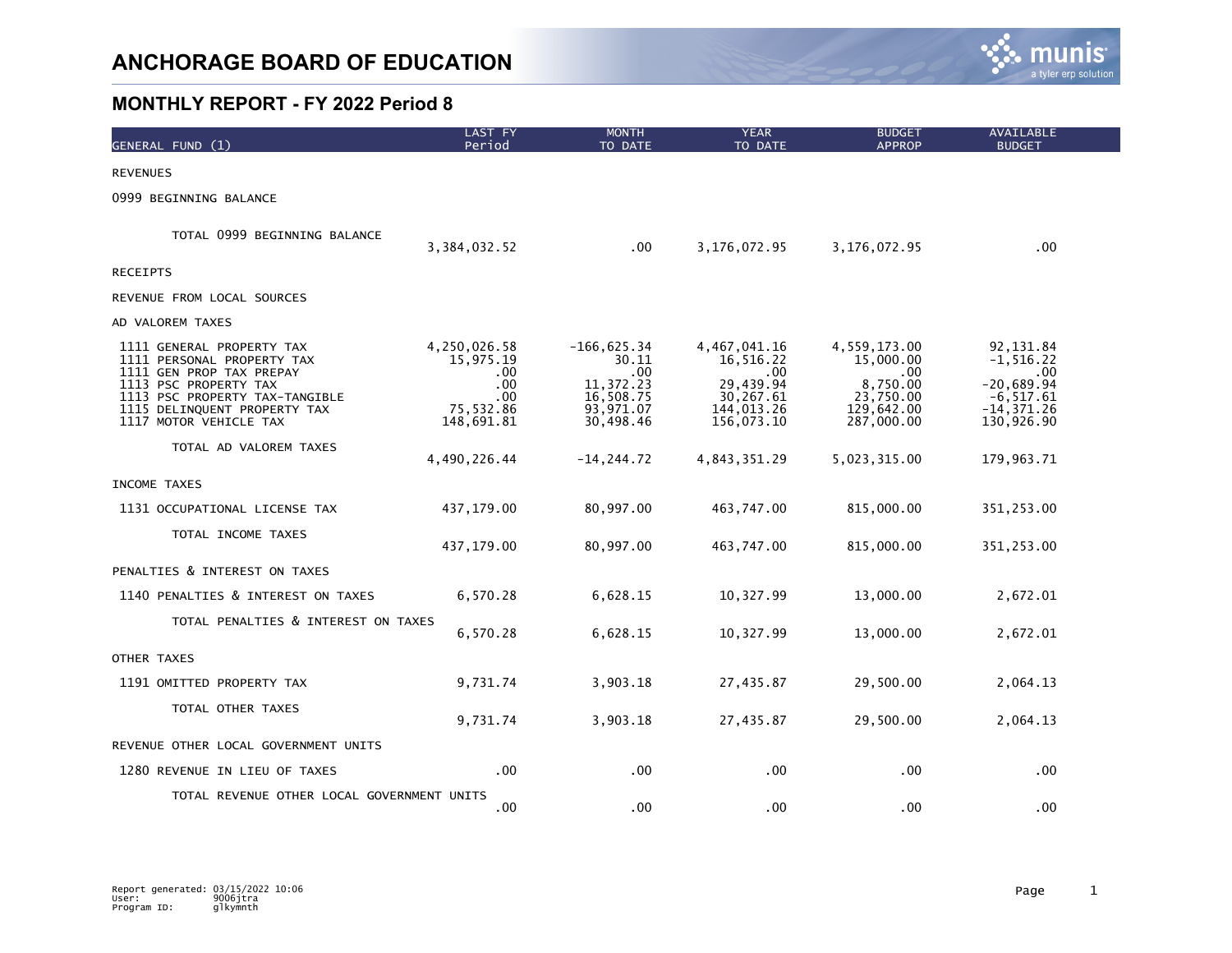| GENERAL FUND (1)                                                                                                                                                                                                           | LAST FY<br>Period                                               | <b>MONTH</b><br>TO DATE                                      | <b>YEAR</b><br>TO DATE                                       | <b>BUDGET</b><br><b>APPROP</b>                                 | AVAILABLE<br><b>BUDGET</b>                                        |  |
|----------------------------------------------------------------------------------------------------------------------------------------------------------------------------------------------------------------------------|-----------------------------------------------------------------|--------------------------------------------------------------|--------------------------------------------------------------|----------------------------------------------------------------|-------------------------------------------------------------------|--|
| TUITION                                                                                                                                                                                                                    |                                                                 |                                                              |                                                              |                                                                |                                                                   |  |
| 1310 TUITION FROM INDIVIDUALS<br>1320 TUIT FRM OTH GOVT SRCS W/IN ST<br>1340 OTHER TUITION<br>1340 KINDERGARTEN TUITION                                                                                                    | .00<br>$.00 \,$<br>.00<br>$.00 \,$                              | .00<br>.00<br>.00<br>.00                                     | .00<br>$.00 \,$<br>$.00 \,$<br>.00                           | .00<br>.00<br>.00<br>.00                                       | .00<br>.00<br>.00.<br>.00                                         |  |
| TOTAL TUITION                                                                                                                                                                                                              | .00                                                             | .00                                                          | .00                                                          | .00                                                            | .00                                                               |  |
| EARNINGS ON INVESTMENTS                                                                                                                                                                                                    |                                                                 |                                                              |                                                              |                                                                |                                                                   |  |
| 1510 INTEREST ON INVESTMENTS                                                                                                                                                                                               | 15,093.30                                                       | $.00 \,$                                                     | 11,040.07                                                    | 23,250.00                                                      | 12,209.93                                                         |  |
| TOTAL EARNINGS ON INVESTMENTS                                                                                                                                                                                              | 15,093.30                                                       | .00                                                          | 11,040.07                                                    | 23,250.00                                                      | 12,209.93                                                         |  |
| STUDENT ACTIVITIES                                                                                                                                                                                                         |                                                                 |                                                              |                                                              |                                                                |                                                                   |  |
| 1740 STUDENT FEES<br>1740 STUDENT FEES-EXTRA CURRICULAR                                                                                                                                                                    | 68,135.00<br>10,969.00                                          | $.00 \,$<br>.00                                              | 66,454.00<br>5,000.00                                        | 69,000.00<br>.00                                               | 2,546.00<br>$-5,000.00$                                           |  |
| TOTAL STUDENT ACTIVITIES                                                                                                                                                                                                   | 79,104.00                                                       | .00                                                          | 71,454.00                                                    | 69,000.00                                                      | $-2,454.00$                                                       |  |
| OTHER REVENUE FROM LOCAL SOURCES                                                                                                                                                                                           |                                                                 |                                                              |                                                              |                                                                |                                                                   |  |
| 1919 OTHER RENTAL INCOME<br>1920 CONTRIBUTIONS/DONATIONS<br>1980 REFUND OF PRIOR YR EXPENDITURE<br>1990 MISCELLANEOUS REVENUE<br>1990 CONCECO ANNUITY REFUND<br>1990 MEDICAID REIMBURSEMENT<br>1990 CENTENNIAL CELEBRATION | .00<br>.00<br>$.00 \,$<br>24, 513.86<br>.00<br>11,334.89<br>.00 | 1,440.00<br>.00<br>.00.<br>1,211.99<br>.00.<br>300.94<br>.00 | 4,090.00<br>.00<br>.00<br>8,429.87<br>.00<br>5,510.16<br>.00 | 1,000.00<br>.00<br>.00<br>27,000.00<br>.00<br>19,000.00<br>.00 | $-3,090.00$<br>.00<br>.00<br>18,570.13<br>.00<br>13,489.84<br>.00 |  |
| TOTAL OTHER REVENUE FROM LOCAL SOURCES                                                                                                                                                                                     | 35,848.75                                                       | 2,952.93                                                     | 18,030.03                                                    | 47,000.00                                                      | 28,969.97                                                         |  |
| TOTAL REVENUE FROM LOCAL SOURCES                                                                                                                                                                                           | 5,073,753.51                                                    | 80,236.54                                                    | 5,445,386.25                                                 | 6,020,065.00                                                   | 574,678.75                                                        |  |
| REVENUE FROM STATE SOURCES                                                                                                                                                                                                 |                                                                 |                                                              |                                                              |                                                                |                                                                   |  |
| STATE PROGRAM                                                                                                                                                                                                              |                                                                 |                                                              |                                                              |                                                                |                                                                   |  |
| 3111 SEEK PROGRAM                                                                                                                                                                                                          | 395,991.00                                                      | 53,070.00                                                    | 424,560.00                                                   | 636,841.00                                                     | 212,281.00                                                        |  |
| TOTAL STATE PROGRAM                                                                                                                                                                                                        | 395,991.00                                                      | 53,070.00                                                    | 424,560.00                                                   | 636,841.00                                                     | 212, 281.00                                                       |  |
| OTHER STATE FUNDING                                                                                                                                                                                                        |                                                                 |                                                              |                                                              |                                                                |                                                                   |  |
| 3120 OTHER STATE FUNDING                                                                                                                                                                                                   | .00                                                             | .00                                                          | .00                                                          | .00                                                            | .00                                                               |  |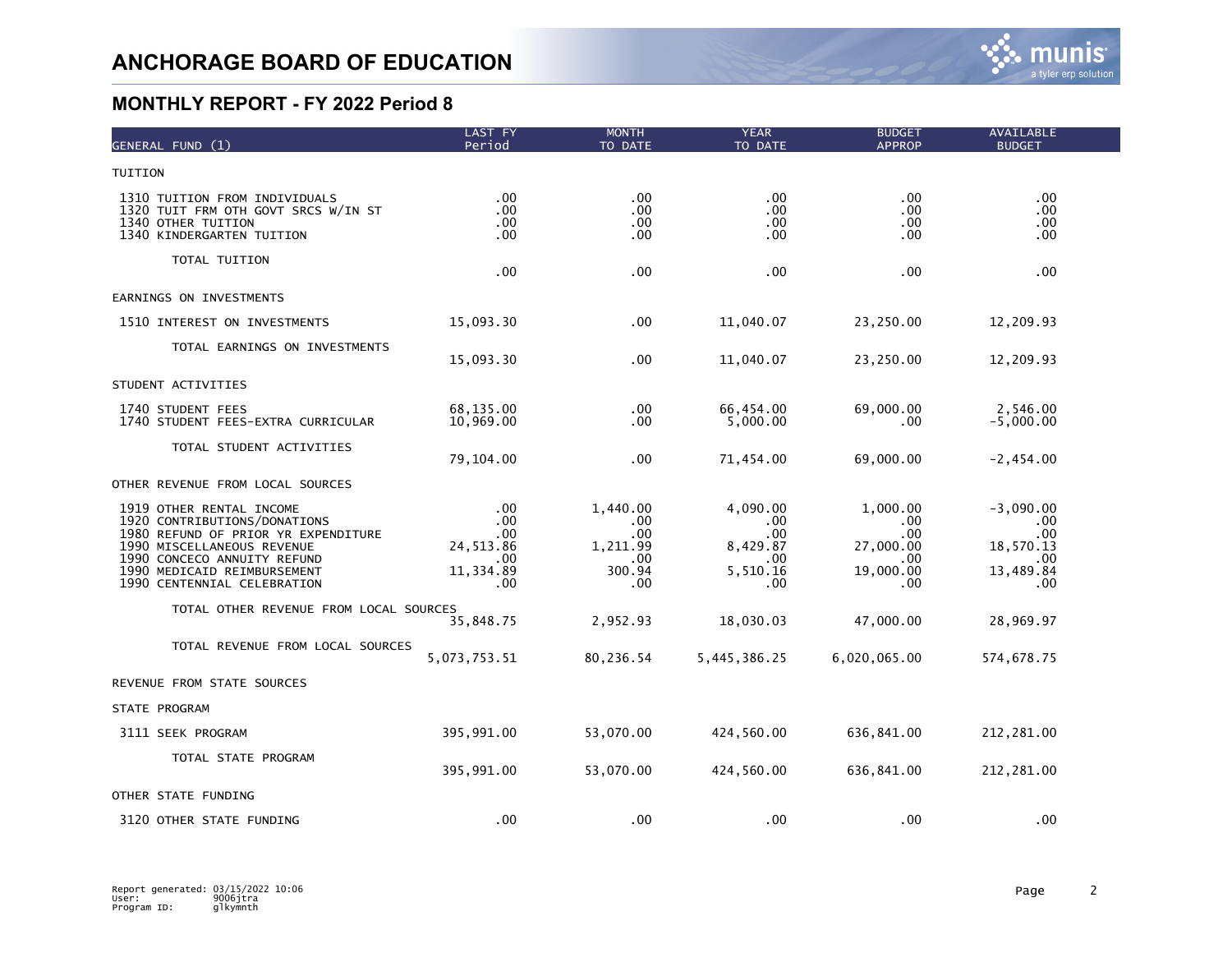| GENERAL FUND (1)                                                        | LAST FY<br>Period | <b>MONTH</b><br>TO DATE              | <b>YEAR</b><br>TO DATE | <b>BUDGET</b><br><b>APPROP</b> | <b>AVAILABLE</b><br><b>BUDGET</b> |  |
|-------------------------------------------------------------------------|-------------------|--------------------------------------|------------------------|--------------------------------|-----------------------------------|--|
| 3126 SUB SALARY REIMB (STATE)<br>3128 AUDIT REIMBURSEMENT               | .00<br>.00        | .00 <sub>1</sub><br>.00 <sub>1</sub> | .00<br>.00             | .00<br>.00                     | .00<br>.00.                       |  |
| TOTAL OTHER STATE FUNDING                                               | .00               | $.00 \,$                             | .00                    | .00                            | .00                               |  |
| EXPENDITURE REIMBURSEMENTS                                              |                   |                                      |                        |                                |                                   |  |
| 3130 NATIONAL BOARD CERT TEACHER<br>3131 STATE MISCELLANEOUS REIMBURSE  | .00<br>.00        | .00 <sub>1</sub><br>$.00 \,$         | .00<br>.00             | 10,000.00<br>.00               | 10,000.00<br>.00                  |  |
| TOTAL EXPENDITURE REIMBURSEMENTS                                        | .00               | $.00 \,$                             | .00                    | 10,000.00                      | 10,000.00                         |  |
| REVENUE IN LIEU OF TAXES/STATE                                          |                   |                                      |                        |                                |                                   |  |
| 3800 REVENUE IN LIEU OF TAXES/STATE                                     | 5,701.44          | 720.63                               | 5,753.33               | 8,500.00                       | 2,746.67                          |  |
| TOTAL REVENUE IN LIEU OF TAXES/STATE                                    | 5,701.44          | 720.63                               | 5,753.33               | 8,500.00                       | 2,746.67                          |  |
| REVENUE ON BEHALF PAYMENTS                                              |                   |                                      |                        |                                |                                   |  |
| 3900 STATE ON-BEHALF PAYMENTS                                           | .00               | .00 <sub>1</sub>                     | .00                    | .00                            | .00                               |  |
| TOTAL REVENUE ON BEHALF PAYMENTS                                        | .00               | $.00 \,$                             | .00                    | .00                            | .00                               |  |
| TOTAL REVENUE FROM STATE SOURCES                                        | 401,692.44        | 53,790.63                            | 430, 313.33            | 655,341.00                     | 225,027.67                        |  |
| OTHER RECEIPTS                                                          |                   |                                      |                        |                                |                                   |  |
| <b>BOND ISSUANCE</b>                                                    |                   |                                      |                        |                                |                                   |  |
| 5100 BOND SALE<br>5110 BOND PRINCIPAL PROCEEDS                          | .00<br>.00        | $.00 \,$<br>$.00 \,$                 | .00<br>.00             | .00<br>.00                     | .00<br>.00                        |  |
| TOTAL BOND ISSUANCE                                                     | $.00 \,$          | .00                                  | .00                    | .00                            | .00                               |  |
| <b>INTERFUND TRANSFERS</b>                                              |                   |                                      |                        |                                |                                   |  |
| 5210 FUND TRANSFER<br>5220 INDIRECT COSTS TRANSFER                      | .00<br>$.00 \,$   | $.00 \,$<br>$.00 \,$                 | .00<br>.00             | .00.<br>.00                    | .00<br>.00                        |  |
| TOTAL INTERFUND TRANSFERS                                               | .00               | $.00 \,$                             | .00                    | .00.                           | .00                               |  |
| SALE OR COMP FOR LOSS OF ASSETS                                         |                   |                                      |                        |                                |                                   |  |
| 5311 SALE OF LAND & IMPROVEMENTS<br>5312 LOSS COMP - LAND & IMPROVEMNTS | $.00 \,$<br>.00   | .00 <sub>1</sub><br>.00 <sub>1</sub> | .00<br>.00             | .00<br>.00                     | .00<br>.00                        |  |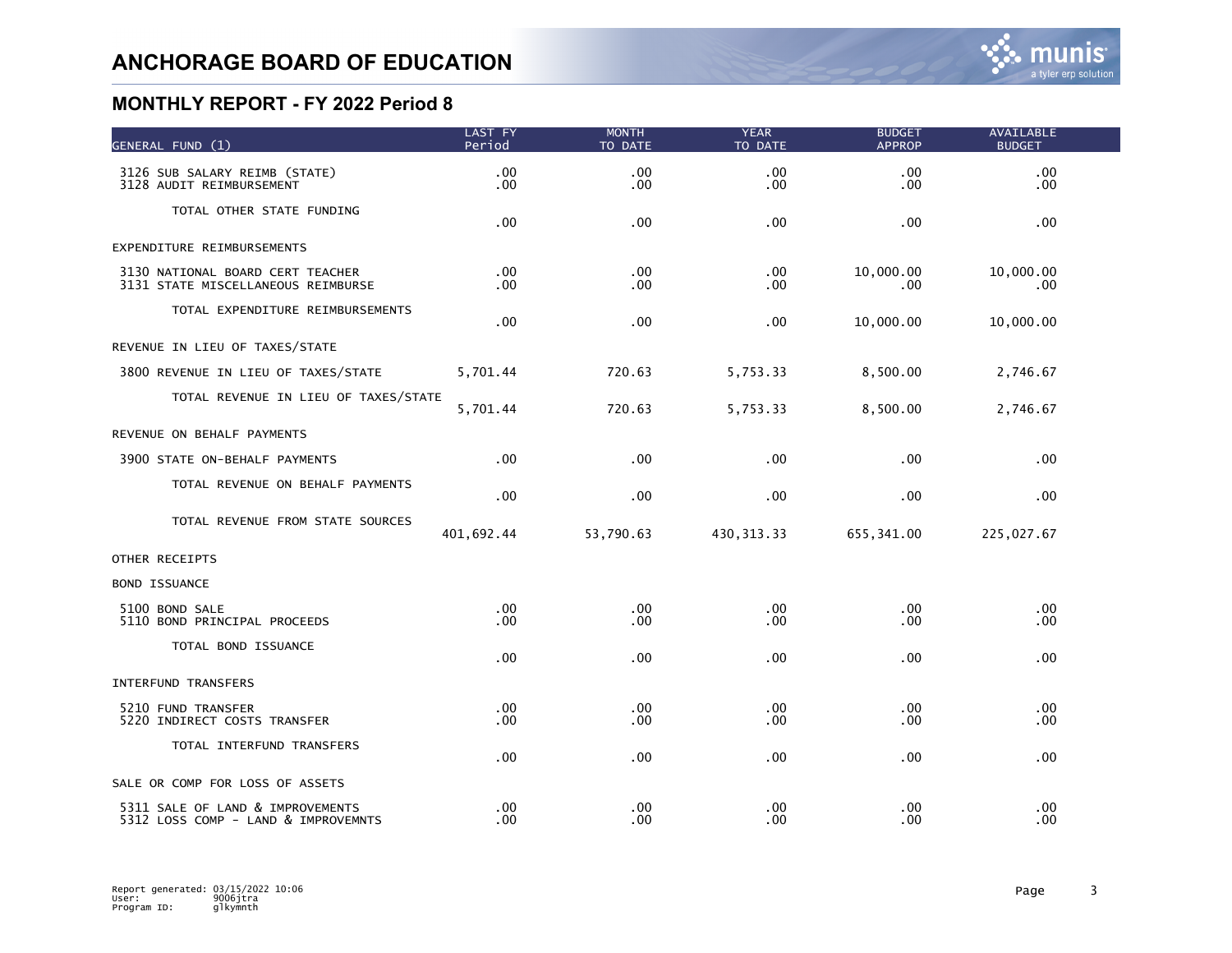| GENERAL FUND (1)                                                                           | LAST FY<br>Period      | <b>MONTH</b><br>TO DATE | <b>YEAR</b><br>TO DATE | <b>BUDGET</b><br><b>APPROP</b> | <b>AVAILABLE</b><br><b>BUDGET</b> |  |
|--------------------------------------------------------------------------------------------|------------------------|-------------------------|------------------------|--------------------------------|-----------------------------------|--|
| 5332 LOSS COMP - BUILDINGS<br>5341 SALE OF EQUIPMENT ETC<br>5342 LOSS COMP - EQUIPMENT ETC | $.00 \,$<br>.00<br>.00 | .00.<br>.00<br>.00      | .00<br>.00<br>.00      | .00<br>.00<br>.00              | .00<br>.00<br>.00                 |  |
| TOTAL SALE OR COMP FOR LOSS OF ASSETS                                                      | $.00 \,$               | $.00 \,$                | .00                    | $.00 \,$                       | $.00 \,$                          |  |
| TOTAL OTHER RECEIPTS                                                                       | .00 <sub>1</sub>       | $.00 \,$                | .00                    | $.00 \,$                       | .00                               |  |
| TOTAL RECEIPTS                                                                             | 5,475,445.95           | 134,027.17              | 5,875,699.58           | 6,675,406.00                   | 799,706.42                        |  |
| TOTAL REVENUE                                                                              | 8,859,478.47           | 134,027.17              | 9,051,772.53           | 9,851,478.95                   | 799,706.42                        |  |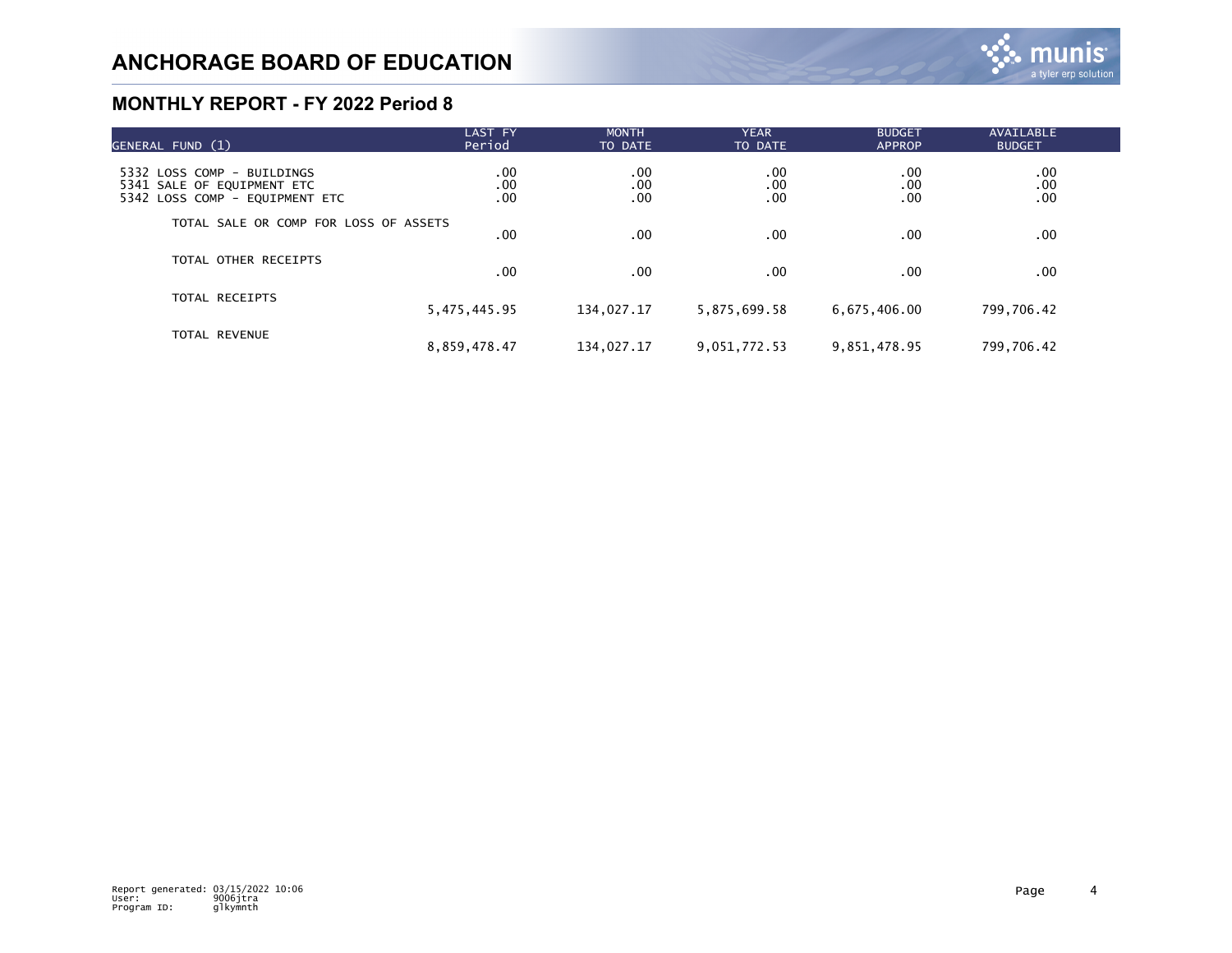

|                                                              | GENERAL FUND (1)                                                                                                                                                                              | LAST FY<br>Period                                                                            | <b>MONTH</b><br>TO DATE                                                                | <b>YEAR</b><br>TO DATE                                                                          | <b>BUDGET</b><br><b>APPROP</b>                                                                   | <b>AVAILABLE</b><br><b>BUDGET</b>                                                                 |
|--------------------------------------------------------------|-----------------------------------------------------------------------------------------------------------------------------------------------------------------------------------------------|----------------------------------------------------------------------------------------------|----------------------------------------------------------------------------------------|-------------------------------------------------------------------------------------------------|--------------------------------------------------------------------------------------------------|---------------------------------------------------------------------------------------------------|
| <b>EXPENDITURES</b>                                          |                                                                                                                                                                                               |                                                                                              |                                                                                        |                                                                                                 |                                                                                                  |                                                                                                   |
| 1000                                                         | INSTRUCTION                                                                                                                                                                                   |                                                                                              |                                                                                        |                                                                                                 |                                                                                                  |                                                                                                   |
| 0100<br>0200<br>0280<br>0300<br>0500<br>0600<br>0700         | SALARIES PERSONNEL SERVICES<br><b>EMPLOYEE BENEFITS</b><br>ON-BEHALF<br>PURCHASED PROF AND TECH SERV<br>OTHER PURCHASED SERVICES<br>SUPPLIES<br>PROPERTY                                      | 1,319,375.04<br>111,225.99<br>$.00 \,$<br>.00<br>.00<br>46,527.94<br>.00                     | 230,586.81<br>15,968.55<br>.00<br>.00<br>$.00 \,$<br>3,706.06<br>.00                   | 1,355,937.35<br>112,823.31<br>.00.<br>.00<br>$.00 \,$<br>37,088.69<br>$.00 \,$                  | 2,746,523.00<br>488,391.00<br>$.00 \,$<br>.00<br>476,000.00<br>114,465.00<br>.00                 | 1,390,585.65<br>375,567.69<br>$.00 \,$<br>.00<br>476,000.00<br>77,376.31<br>$.00 \,$              |
|                                                              | TOTAL 1000<br>INSTRUCTION                                                                                                                                                                     | 1,477,128.97                                                                                 | 250, 261.42                                                                            | 1,505,849.35                                                                                    | 3,825,379.00                                                                                     | 2,319,529.65                                                                                      |
| 2100                                                         | STUDENT SUPPORT SERVICES                                                                                                                                                                      |                                                                                              |                                                                                        |                                                                                                 |                                                                                                  |                                                                                                   |
| 0100<br>0200<br>0280<br>0300<br>0500<br>0600<br>0800         | SALARIES PERSONNEL SERVICES<br><b>EMPLOYEE BENEFITS</b><br>ON-BEHALF<br>PURCHASED PROF AND TECH SERV<br>OTHER PURCHASED SERVICES<br><b>SUPPLIES</b><br>DEBT SERVICE AND MISCELLANEOUS         | 69,160.23<br>4,558.68<br>.00<br>$.00 \,$<br>2,126.10<br>171.80<br>.00                        | 16,850.41<br>2,542.41<br>$.00 \,$<br>$.00 \,$<br>$.00 \,$<br>145.36<br>.00             | 83,566.10<br>9,886.43<br>.00<br>289.00<br>2,765.78<br>200.00<br>.00                             | 170,225.00<br>11,254.00<br>.00.<br>500.00<br>2,618.00<br>850.00<br>1,065.00                      | 86,658.90<br>1,367.57<br>.00<br>211.00<br>$-147.78$<br>650.00<br>1,065.00                         |
|                                                              | TOTAL 2100<br>STUDENT SUPPORT SERVICES                                                                                                                                                        | 76,016.81                                                                                    | 19,538.18                                                                              | 96,707.31                                                                                       | 186, 512.00                                                                                      | 89,804.69                                                                                         |
| 2200                                                         | INSTRUCTIONAL STAFF SUPP SERV                                                                                                                                                                 |                                                                                              |                                                                                        |                                                                                                 |                                                                                                  |                                                                                                   |
| 0100<br>0200<br>0280<br>0300<br>0500<br>0600<br>0700<br>0800 | SALARIES PERSONNEL SERVICES<br><b>EMPLOYEE BENEFITS</b><br>ON-BEHALF<br>PURCHASED PROF AND TECH SERV<br>OTHER PURCHASED SERVICES<br>SUPPLIES<br>PROPERTY<br>DEBT SERVICE AND MISCELLANEOUS    | 337,500.70<br>31,576.40<br>$.00 \,$<br>10,531.35<br>1,104.18<br>11,296.87<br>.00<br>65.00    | 56,206.30<br>5,468.84<br>$.00 \,$<br>657.20<br>.00.<br>$.00 \,$<br>$.00 \times$<br>.00 | 340,049.16<br>33,346.91<br>$.00 \cdot$<br>12,221.80<br>365.00<br>6,706.25<br>$.00 \,$<br>625.00 | 653,647.00<br>56,958.00<br>.00<br>24,491.00<br>10,600.00<br>23,286.00<br>$.00 \,$<br>2,250.00    | 313,597.84<br>23,611.09<br>$.00 \,$<br>12,269.20<br>10, 235.00<br>16,579.75<br>.00<br>1,625.00    |
|                                                              | TOTAL 2200<br>INSTRUCTIONAL STAFF SUPP SERV                                                                                                                                                   | 392,074.50                                                                                   | 62, 332.34                                                                             | 393, 314.12                                                                                     | 771,232.00                                                                                       | 377, 917.88                                                                                       |
| 2300                                                         | DISTRICT ADMIN SUPPORT                                                                                                                                                                        |                                                                                              |                                                                                        |                                                                                                 |                                                                                                  |                                                                                                   |
| 0100<br>0200<br>0280<br>0300<br>0500<br>0600<br>0800<br>0840 | SALARIES PERSONNEL SERVICES<br><b>EMPLOYEE BENEFITS</b><br>ON-BEHALF<br>PURCHASED PROF AND TECH SERV<br>OTHER PURCHASED SERVICES<br>SUPPLIES<br>DEBT SERVICE AND MISCELLANEOUS<br>CONTINGENCY | 100,887.90<br>16,955.02<br>.00<br>16,944.72<br>15,828.58<br>6,794.31<br>1,272.95<br>$.00 \,$ | 13,687.14<br>598.34<br>.00<br>984.25<br>920.35<br>250.93<br>.00<br>.00                 | 106, 253.45<br>2,686.06<br>.00.<br>18,388.37<br>22,421.28<br>8,228.33<br>2,003.47<br>.00        | 161,420.00<br>73,186.00<br>.00<br>26,820.00<br>104,702.00<br>23,750.00<br>2,000.00<br>519,784.00 | 55,166.55<br>70,499.94<br>$.00 \,$<br>8,431.63<br>82,280.72<br>15,521.67<br>$-3.47$<br>519,784.00 |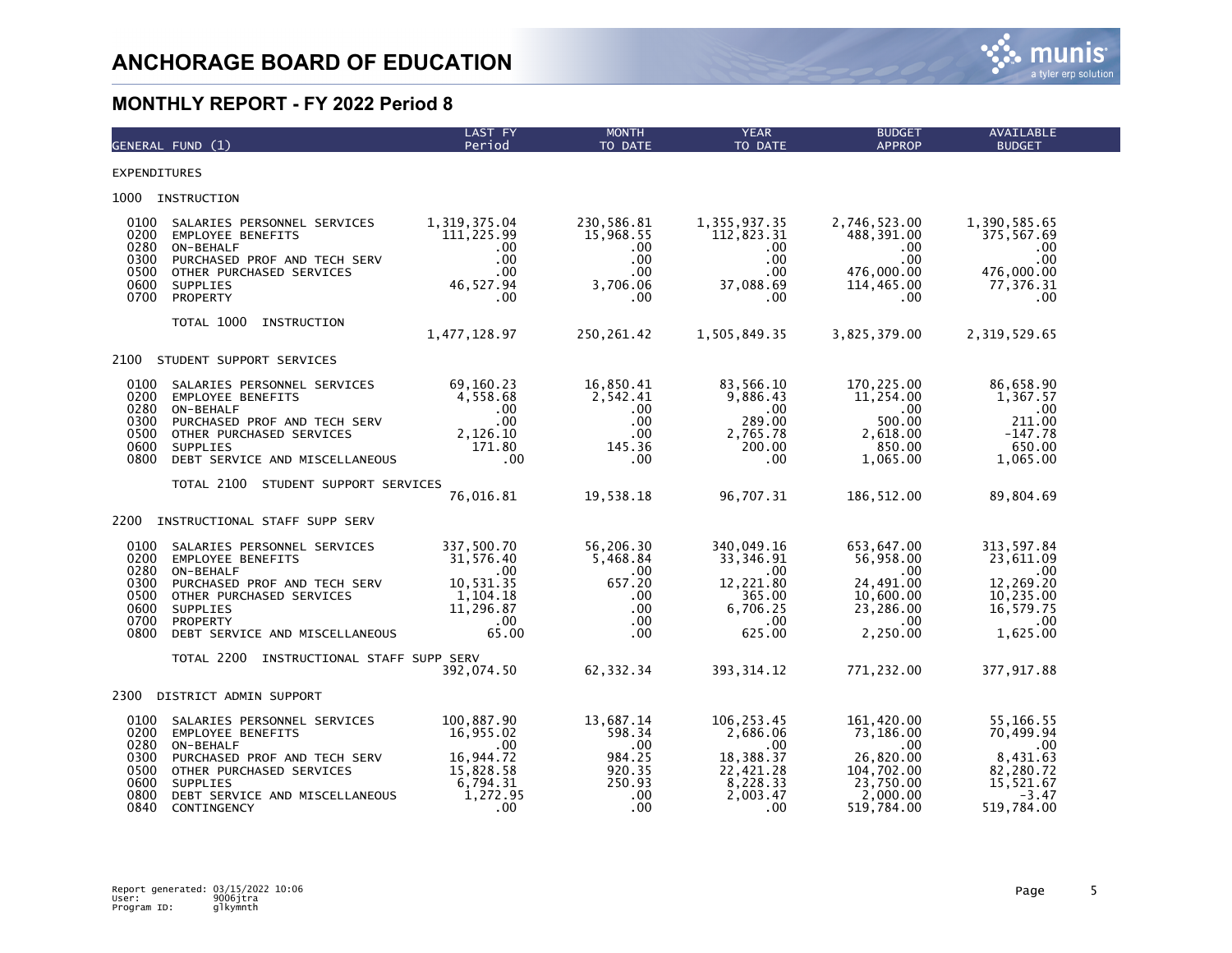|                                                                      | GENERAL FUND (1)                                                                                                                                                                                                                 | LAST FY<br>Period                                                                                        | <b>MONTH</b><br>TO DATE                                                                                        | <b>YEAR</b><br>TO DATE                                                                                     | <b>BUDGET</b><br><b>APPROP</b>                                                                              | <b>AVAILABLE</b><br><b>BUDGET</b>                                                                               |  |
|----------------------------------------------------------------------|----------------------------------------------------------------------------------------------------------------------------------------------------------------------------------------------------------------------------------|----------------------------------------------------------------------------------------------------------|----------------------------------------------------------------------------------------------------------------|------------------------------------------------------------------------------------------------------------|-------------------------------------------------------------------------------------------------------------|-----------------------------------------------------------------------------------------------------------------|--|
|                                                                      | TOTAL 2300<br>DISTRICT ADMIN SUPPORT                                                                                                                                                                                             | 158,683.48                                                                                               | 16,441.01                                                                                                      | 159,980.96                                                                                                 | 911,662.00                                                                                                  | 751,681.04                                                                                                      |  |
| 2400                                                                 | SCHOOL ADMIN SUPPORT                                                                                                                                                                                                             |                                                                                                          |                                                                                                                |                                                                                                            |                                                                                                             |                                                                                                                 |  |
| 0100<br>0200<br>0280<br>0300<br>0500<br>0600<br>0700                 | SALARIES PERSONNEL SERVICES<br><b>EMPLOYEE BENEFITS</b><br>ON-BEHALF<br>PURCHASED PROF AND TECH SERV<br>OTHER PURCHASED SERVICES<br><b>SUPPLIES</b><br>PROPERTY                                                                  | 188,420.17<br>16,423.35<br>.00<br>150.00<br>507.23<br>2,124.96<br>$-6,896.76$                            | 26, 353.59<br>2,615.72<br>.00<br>.00<br>.00<br>253.22<br>.00                                                   | 202, 209.03<br>21, 126.71<br>$.00 \,$<br>180.00<br>1,049.59<br>4,470.25<br>.00.                            | 315,506.00<br>31,275.00<br>.00.<br>1,350.00<br>7,500.00<br>7,000.00<br>.00                                  | 113,296.97<br>10,148.29<br>.00<br>1,170.00<br>6,450.41<br>2,529.75<br>.00.                                      |  |
|                                                                      | TOTAL 2400<br>SCHOOL ADMIN SUPPORT                                                                                                                                                                                               | 200,728.95                                                                                               | 29,222.53                                                                                                      | 229,035.58                                                                                                 | 362,631.00                                                                                                  | 133,595.42                                                                                                      |  |
| 2500                                                                 | BUSINESS SUPPORT SERVICES                                                                                                                                                                                                        |                                                                                                          |                                                                                                                |                                                                                                            |                                                                                                             |                                                                                                                 |  |
| 0100<br>0200<br>0280<br>0300<br>0400<br>0500<br>0600<br>0700<br>0800 | SALARIES PERSONNEL SERVICES<br><b>EMPLOYEE BENEFITS</b><br>ON-BEHALF<br>PURCHASED PROF AND TECH SERV<br>PURCHASED PROPERTY SERVICES<br>OTHER PURCHASED SERVICES<br><b>SUPPLIES</b><br>PROPERTY<br>DEBT SERVICE AND MISCELLANEOUS | 200,490.19<br>35,956.98<br>$.00 \,$<br>24, 515.03<br>.00<br>12,839.98<br>2,539.19<br>20,657.95<br>975.00 | 29,945.59<br>5,262.26<br>$.00 \,$<br>.00 <sub>1</sub><br>.00 <sub>1</sub><br>6,018.99<br>483.20<br>.00.<br>.00 | 201,674.89<br>34,956.22<br>$.00 \,$<br>29,305.68<br>.00<br>31,306.44<br>6,161.56<br>41, 552.53<br>1,456.91 | 351,446.00<br>61,984.00<br>.00<br>40,725.00<br>10,000.00<br>17,727.95<br>7,500.00<br>119,000.00<br>1,350.00 | 149,771.11<br>27,027.78<br>.00.<br>11,419.32<br>10,000.00<br>$-13,578.49$<br>1,338.44<br>77,447.47<br>$-106.91$ |  |
|                                                                      | TOTAL 2500<br>BUSINESS SUPPORT SERVICES                                                                                                                                                                                          | 297, 974.32                                                                                              | 41,710.04                                                                                                      | 346, 414.23                                                                                                | 609,732.95                                                                                                  | 263, 318.72                                                                                                     |  |
| 2600                                                                 | PLANT OPERATIONS AND MAINTENANCE                                                                                                                                                                                                 |                                                                                                          |                                                                                                                |                                                                                                            |                                                                                                             |                                                                                                                 |  |
| 0100<br>0200<br>0280<br>0300<br>0400<br>0500<br>0600<br>0700<br>0900 | SALARIES PERSONNEL SERVICES<br><b>EMPLOYEE BENEFITS</b><br>ON-BEHALF<br>PURCHASED PROF AND TECH SERV<br>PURCHASED PROPERTY SERVICES<br>OTHER PURCHASED SERVICES<br>SUPPLIES<br>PROPERTY<br>OTHER ITEMS                           | 129,533.40<br>40,654.40<br>.00<br>23,757.79<br>177,416.68<br>21,832.00<br>74,579.42<br>.00<br>.00        | 24,770.25<br>5,936.15<br>.00.<br>4,698.99<br>13,554.46<br>1,054.61<br>6,228.69<br>.00<br>$.00 \,$              | 187, 811.76<br>41,283.88<br>$.00 \,$<br>24,789.24<br>178,978.54<br>12,079.70<br>52, 198.55<br>.00.<br>.00  | 194,090.00<br>62,470.00<br>.00.<br>59,850.00<br>2,694,950.00<br>11,000.00<br>148,000.00<br>.00<br>.00       | 6,278.24<br>21, 186. 12<br>.00<br>35,060.76<br>2,515,971.46<br>$-1,079.70$<br>95,801.45<br>.00<br>.00           |  |
|                                                                      | TOTAL 2600<br>PLANT OPERATIONS AND MAINTENANCE                                                                                                                                                                                   | 467,773.69                                                                                               | 56,243.15                                                                                                      | 497, 141.67                                                                                                | 3,170,360.00                                                                                                | 2,673,218.33                                                                                                    |  |
| 5200                                                                 | <b>FUND TRANSFERS</b>                                                                                                                                                                                                            |                                                                                                          |                                                                                                                |                                                                                                            |                                                                                                             |                                                                                                                 |  |
| 0900                                                                 | OTHER ITEMS                                                                                                                                                                                                                      | .00                                                                                                      | $.00 \,$                                                                                                       | 3,262.00                                                                                                   | 13,970.00                                                                                                   | 10,708.00                                                                                                       |  |
|                                                                      | TOTAL 5200<br><b>FUND TRANSFERS</b>                                                                                                                                                                                              | .00                                                                                                      | .00                                                                                                            | 3,262.00                                                                                                   | 13,970.00                                                                                                   | 10,708.00                                                                                                       |  |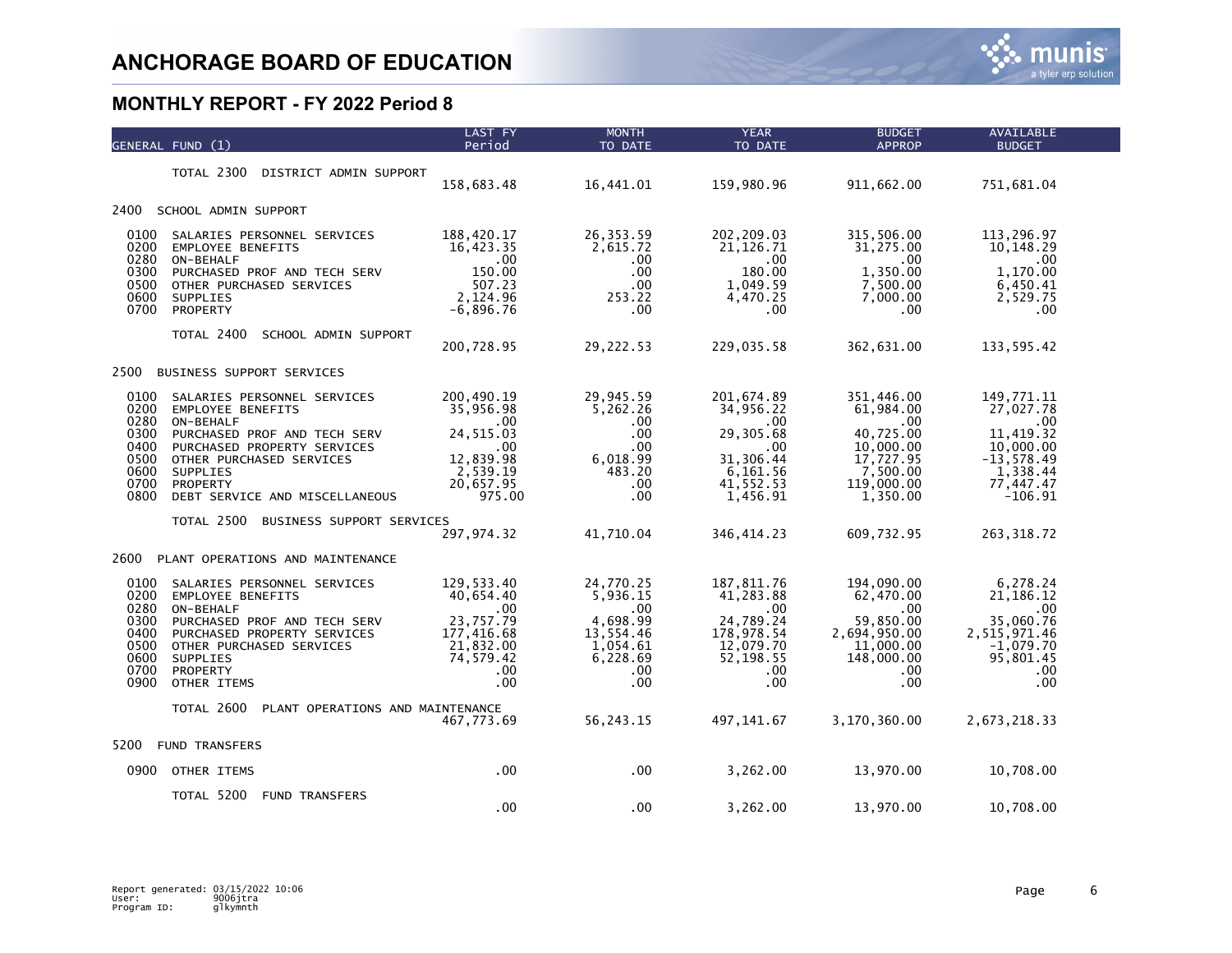

| GENERAL FUND (1)           | LAST FY<br>Period | <b>MONTH</b><br>TO DATE | <b>YEAR</b><br>TO DATE | <b>BUDGET</b><br><b>APPROP</b> | AVAILABLE<br><b>BUDGET</b> |  |
|----------------------------|-------------------|-------------------------|------------------------|--------------------------------|----------------------------|--|
| TOTAL EXPENDITURES         | 3,070,380.72      | 475.748.67              | 3,231,705.22           | 9,851,478.95                   | 6,619,773.73               |  |
| TOTAL FOR GENERAL FUND (1) | 5,789,097.75      | -341.721.50             | 5,820,067.31           | .00                            | $-5,820,067.31$            |  |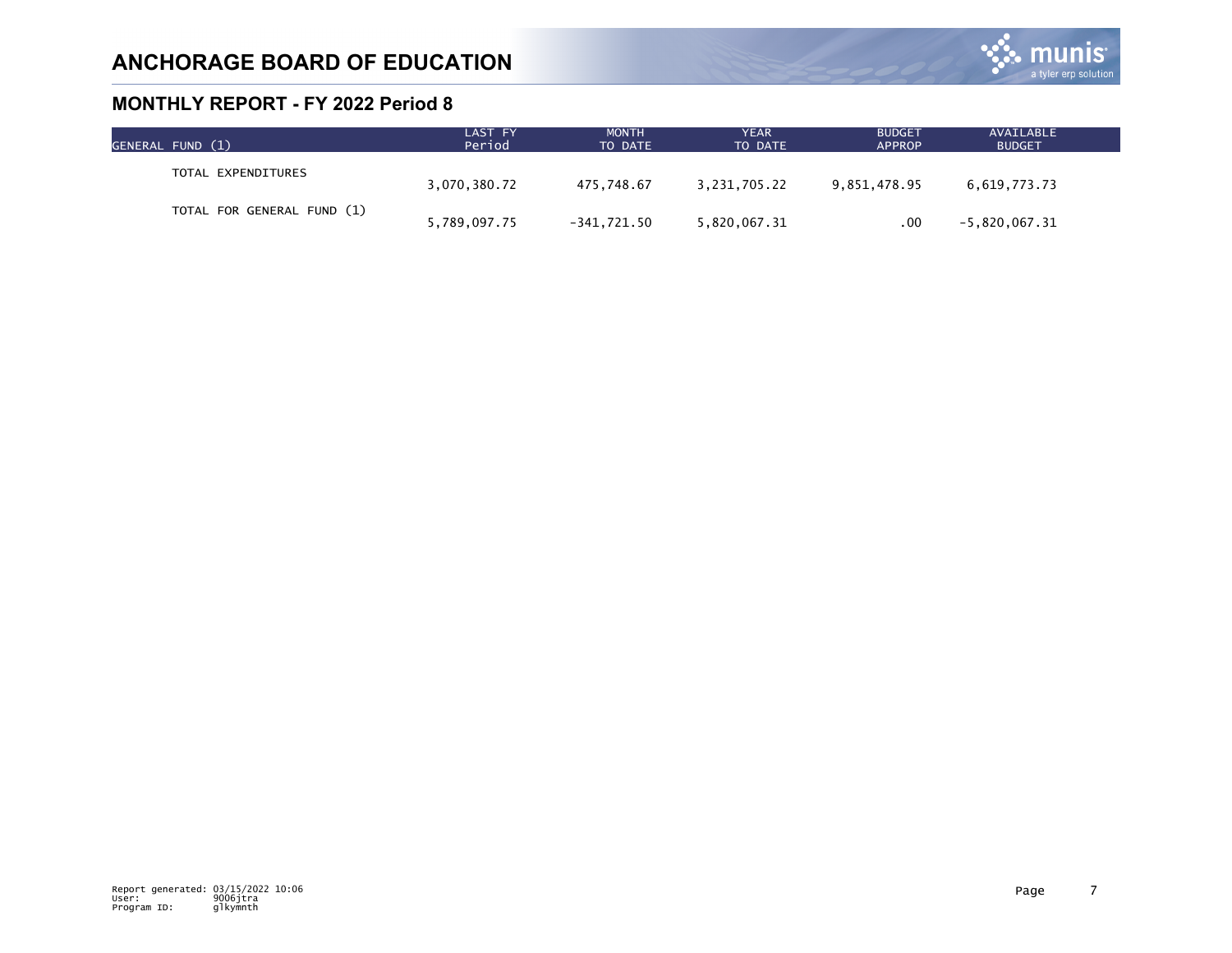

| SPECIAL REVENUE (2)                    | <b>LAST FY</b><br>Period | <b>MONTH</b><br>TO DATE | <b>YEAR</b><br>TO DATE | <b>BUDGET</b><br><b>APPROP</b> | <b>AVAILABLE</b><br><b>BUDGET</b> |
|----------------------------------------|--------------------------|-------------------------|------------------------|--------------------------------|-----------------------------------|
| <b>REVENUES</b>                        |                          |                         |                        |                                |                                   |
| 0999 BEGINNING BALANCE                 |                          |                         |                        |                                |                                   |
| TOTAL 0999 BEGINNING BALANCE           | .00                      | .00                     | .00                    | .00                            | .00                               |
| <b>RECEIPTS</b>                        |                          |                         |                        |                                |                                   |
| REVENUE FROM LOCAL SOURCES             |                          |                         |                        |                                |                                   |
| EARNINGS ON INVESTMENTS                |                          |                         |                        |                                |                                   |
| 1510 INTEREST ON INVESTMENTS           | 67.29                    | 7.58                    | 72.06                  | .00                            | $-72.06$                          |
| TOTAL EARNINGS ON INVESTMENTS          | 67.29                    | 7.58                    | 72.06                  | .00.                           | $-72.06$                          |
| STUDENT ACTIVITIES                     |                          |                         |                        |                                |                                   |
| 1740 STUDENT FEES-CHROMEBOOKS          | 13,068.72                | .00                     | 33,977.72              | .00                            | $-33,977.72$                      |
| TOTAL STUDENT ACTIVITIES               | 13,068.72                | .00                     | 33,977.72              | .00                            | $-33,977.72$                      |
| OTHER REVENUE FROM LOCAL SOURCES       |                          |                         |                        |                                |                                   |
| 1920 CONTRIBUTIONS/DONATIONS           | .00                      | .00                     | 12,375.88              | 32,290.00                      | 19,914.12                         |
| TOTAL OTHER REVENUE FROM LOCAL SOURCES | .00                      | .00                     | 12,375.88              | 32,290.00                      | 19,914.12                         |
| TOTAL REVENUE FROM LOCAL SOURCES       | 13,136.01                | 7.58                    | 46,425.66              | 32,290.00                      | $-14, 135.66$                     |
| REVENUE FROM STATE SOURCES             |                          |                         |                        |                                |                                   |
| STATE PROGRAM                          |                          |                         |                        |                                |                                   |
| 3111 SEEK PROGRAM                      | 35,457.00                | .00                     | .00                    | .00.                           | .00                               |
| TOTAL STATE PROGRAM                    | 35,457.00                | .00                     | .00                    | .00                            | .00                               |
| RESTRICTED                             |                          |                         |                        |                                |                                   |
| 3200 RESTRICTED STATE REVENUE          | 83,875.45                | 14,460.25               | 97,160.39              | 103,484.00                     | 6,323.61                          |
| TOTAL RESTRICTED                       | 83,875.45                | 14,460.25               | 97,160.39              | 103,484.00                     | 6,323.61                          |

REVENUE IN LIEU OF TAXES/STATE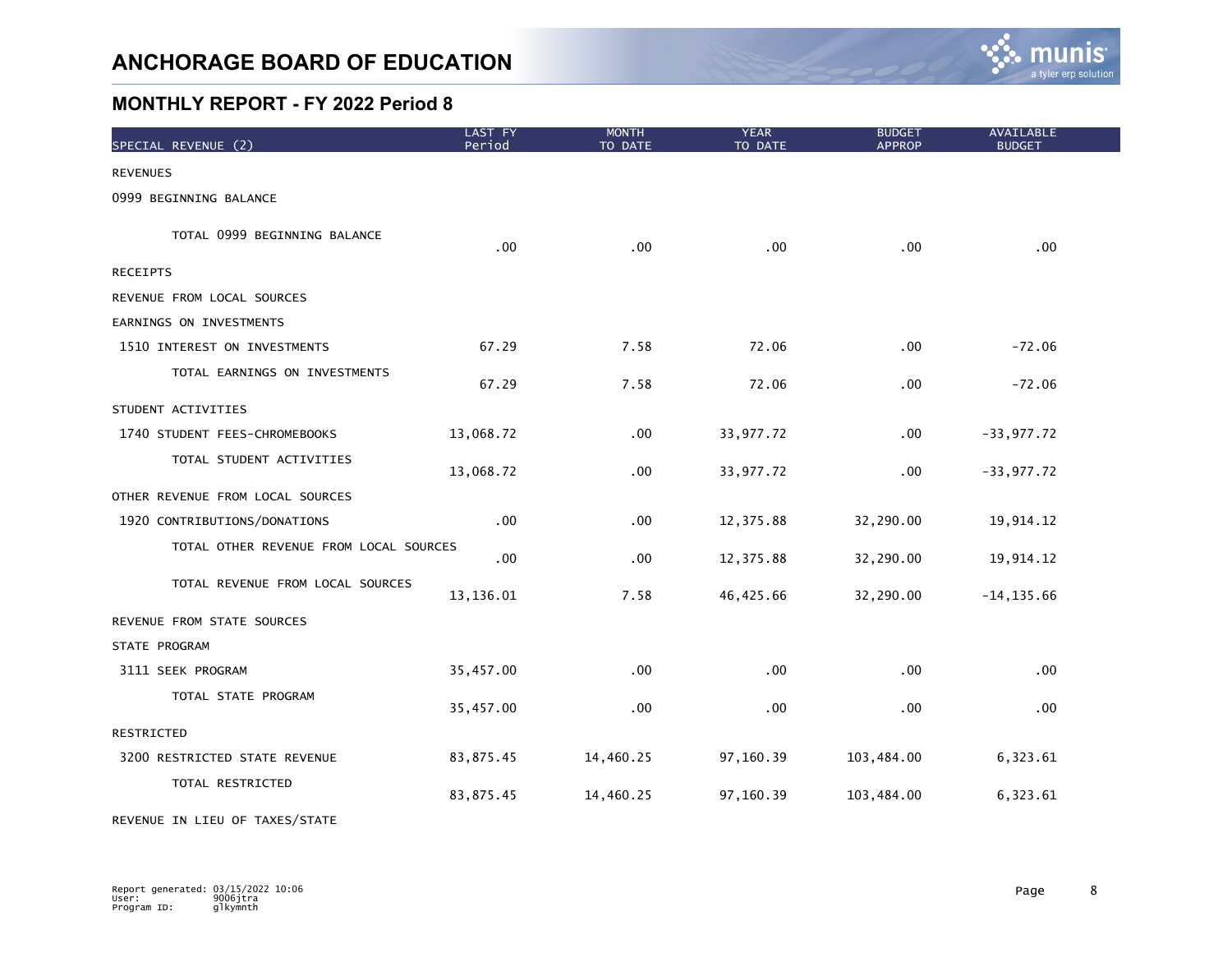| SPECIAL REVENUE (2)                  | LAST FY<br>Period | <b>MONTH</b><br>TO DATE | <b>YEAR</b><br>TO DATE | <b>BUDGET</b><br><b>APPROP</b> | <b>AVAILABLE</b><br><b>BUDGET</b> |  |
|--------------------------------------|-------------------|-------------------------|------------------------|--------------------------------|-----------------------------------|--|
|                                      |                   |                         |                        |                                |                                   |  |
| 3800 REV IN LIEU OF TAX/STATE--USF   | $.00 \,$          | .00                     | .00                    | .00.                           | .00                               |  |
| TOTAL REVENUE IN LIEU OF TAXES/STATE | .00               | .00                     | .00                    | .00.                           | .00                               |  |
| TOTAL REVENUE FROM STATE SOURCES     | 119, 332.45       | 14,460.25               | 97,160.39              | 103,484.00                     | 6,323.61                          |  |
| REVENUE FROM FEDERAL SOURCES         |                   |                         |                        |                                |                                   |  |
| RESTRICTED THROUGH THE STATE         |                   |                         |                        |                                |                                   |  |
| 4500 RESTRICTED FED THRU STATE       | $-5,481.61$       | .00                     | $-6,862.34$            | 131,291.00                     | 138, 153. 34                      |  |
| TOTAL RESTRICTED THROUGH THE STATE   | $-5,481.61$       | .00                     | $-6,862.34$            | 131,291.00                     | 138, 153. 34                      |  |
| TOTAL REVENUE FROM FEDERAL SOURCES   | $-5,481.61$       | .00                     | $-6,862.34$            | 131,291.00                     | 138, 153. 34                      |  |
| OTHER RECEIPTS                       |                   |                         |                        |                                |                                   |  |
| <b>INTERFUND TRANSFERS</b>           |                   |                         |                        |                                |                                   |  |
| 5210 FUND TRANSFER                   | .00 <sub>1</sub>  | .00                     | 3,262.00               | .00                            | $-3, 262.00$                      |  |
| TOTAL INTERFUND TRANSFERS            | .00               | .00                     | 3,262.00               | $.00 \,$                       | $-3, 262.00$                      |  |
| TOTAL OTHER RECEIPTS                 | .00               | .00                     | 3,262.00               | $.00 \,$                       | $-3, 262.00$                      |  |
| TOTAL RECEIPTS                       | 126,986.85        | 14,467.83               | 139,985.71             | 267,065.00                     | 127,079.29                        |  |
| TOTAL REVENUE                        | 126,986.85        | 14,467.83               | 139,985.71             | 267,065.00                     | 127,079.29                        |  |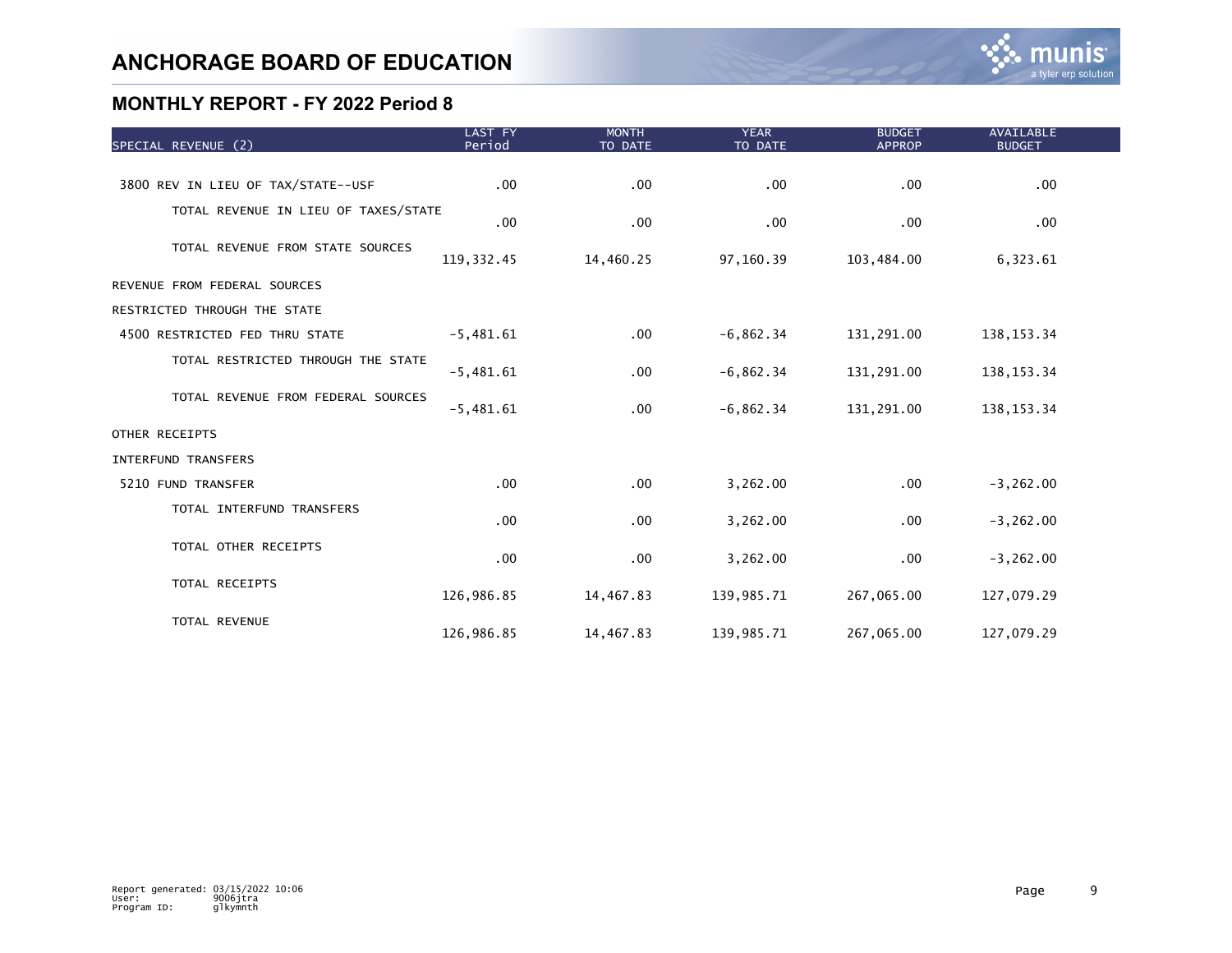

|                                                                              | SPECIAL REVENUE (2)                                                                                                                                                                                                                               | LAST FY<br>Period                                                                                                  | <b>MONTH</b><br>TO DATE                                                                            | <b>YEAR</b><br>TO DATE                                                                                             | <b>BUDGET</b><br><b>APPROP</b>                                                                              | <b>AVAILABLE</b><br><b>BUDGET</b>                                                                           |
|------------------------------------------------------------------------------|---------------------------------------------------------------------------------------------------------------------------------------------------------------------------------------------------------------------------------------------------|--------------------------------------------------------------------------------------------------------------------|----------------------------------------------------------------------------------------------------|--------------------------------------------------------------------------------------------------------------------|-------------------------------------------------------------------------------------------------------------|-------------------------------------------------------------------------------------------------------------|
| <b>EXPENDITURES</b>                                                          |                                                                                                                                                                                                                                                   |                                                                                                                    |                                                                                                    |                                                                                                                    |                                                                                                             |                                                                                                             |
| 1000                                                                         | INSTRUCTION                                                                                                                                                                                                                                       |                                                                                                                    |                                                                                                    |                                                                                                                    |                                                                                                             |                                                                                                             |
| 0100<br>0200<br>0300<br>0400<br>0500<br>0600<br>0700<br>0800<br>0840<br>0900 | SALARIES PERSONNEL SERVICES<br><b>EMPLOYEE BENEFITS</b><br>PURCHASED PROF AND TECH SERV<br>PURCHASED PROPERTY SERVICES<br>OTHER PURCHASED SERVICES<br><b>SUPPLIES</b><br>PROPERTY<br>DEBT SERVICE AND MISCELLANEOUS<br>CONTINGENCY<br>OTHER ITEMS | 66,256.81<br>1,490.72<br>98,610.70<br>.00<br>14,801.89<br>150,600.43<br>4,994.76<br>.00<br>.00 <sub>1</sub><br>.00 | 7,136.46<br>235.94<br>4,585.00<br>.00<br>1,368.00<br>282.41<br>$.00 \,$<br>1,820.00<br>.00.<br>.00 | 97,224.30<br>1,327.15<br>40,861.16<br>$00$ .<br>10,033.00<br>58,380.75<br>8,136.50<br>12,810.00<br>$.00 \,$<br>.00 | 63,945.60<br>1,446.00<br>93,869.40<br>.00.<br>10,461.00<br>64,911.00<br>14,580.00<br>$.00 \,$<br>.00<br>.00 | $-33, 278.70$<br>118.85<br>53,008.24<br>.00<br>428.00<br>6,530.25<br>6,443.50<br>$-12,810.00$<br>.00<br>.00 |
|                                                                              | TOTAL 1000<br>INSTRUCTION                                                                                                                                                                                                                         | 336,755.31                                                                                                         | 15,427.81                                                                                          | 228,772.86                                                                                                         | 249,213.00                                                                                                  | 20,440.14                                                                                                   |
| 2200                                                                         | INSTRUCTIONAL STAFF SUPP SERV                                                                                                                                                                                                                     |                                                                                                                    |                                                                                                    |                                                                                                                    |                                                                                                             |                                                                                                             |
| 0100<br>0200<br>0300<br>0500<br>0600<br>0700<br>0800                         | SALARIES PERSONNEL SERVICES<br><b>EMPLOYEE BENEFITS</b><br>PURCHASED PROF AND TECH SERV<br>OTHER PURCHASED SERVICES<br><b>SUPPLIES</b><br>PROPERTY<br>DEBT SERVICE AND MISCELLANEOUS                                                              | .00<br>.00<br>6.140.67<br>.00<br>.00<br>.00 <sub>1</sub><br>.00                                                    | .00.<br>.00 <sub>1</sub><br>2,212.50<br>.00.<br>.00 <sub>1</sub><br>.00.<br>$.00 \,$               | .00<br>.00<br>5,250.00<br>.00<br>738.62<br>.00<br>.00                                                              | 4,922.00<br>705.00<br>11,200.00<br>.00<br>1,025.00<br>.00.<br>.00                                           | 4,922.00<br>705.00<br>5,950.00<br>.00<br>286.38<br>.00<br>.00                                               |
|                                                                              | TOTAL 2200<br>INSTRUCTIONAL STAFF SUPP SERV                                                                                                                                                                                                       | 6,140.67                                                                                                           | 2,212.50                                                                                           | 5,988.62                                                                                                           | 17,852.00                                                                                                   | 11,863.38                                                                                                   |
|                                                                              | TOTAL EXPENDITURES                                                                                                                                                                                                                                | 342,895.98                                                                                                         | 17,640.31                                                                                          | 234,761.48                                                                                                         | 267,065.00                                                                                                  | 32,303.52                                                                                                   |
|                                                                              | TOTAL FOR SPECIAL REVENUE (2)                                                                                                                                                                                                                     | $-215,909.13$                                                                                                      | $-3, 172.48$                                                                                       | $-94,775.77$                                                                                                       | .00                                                                                                         | 94,775.77                                                                                                   |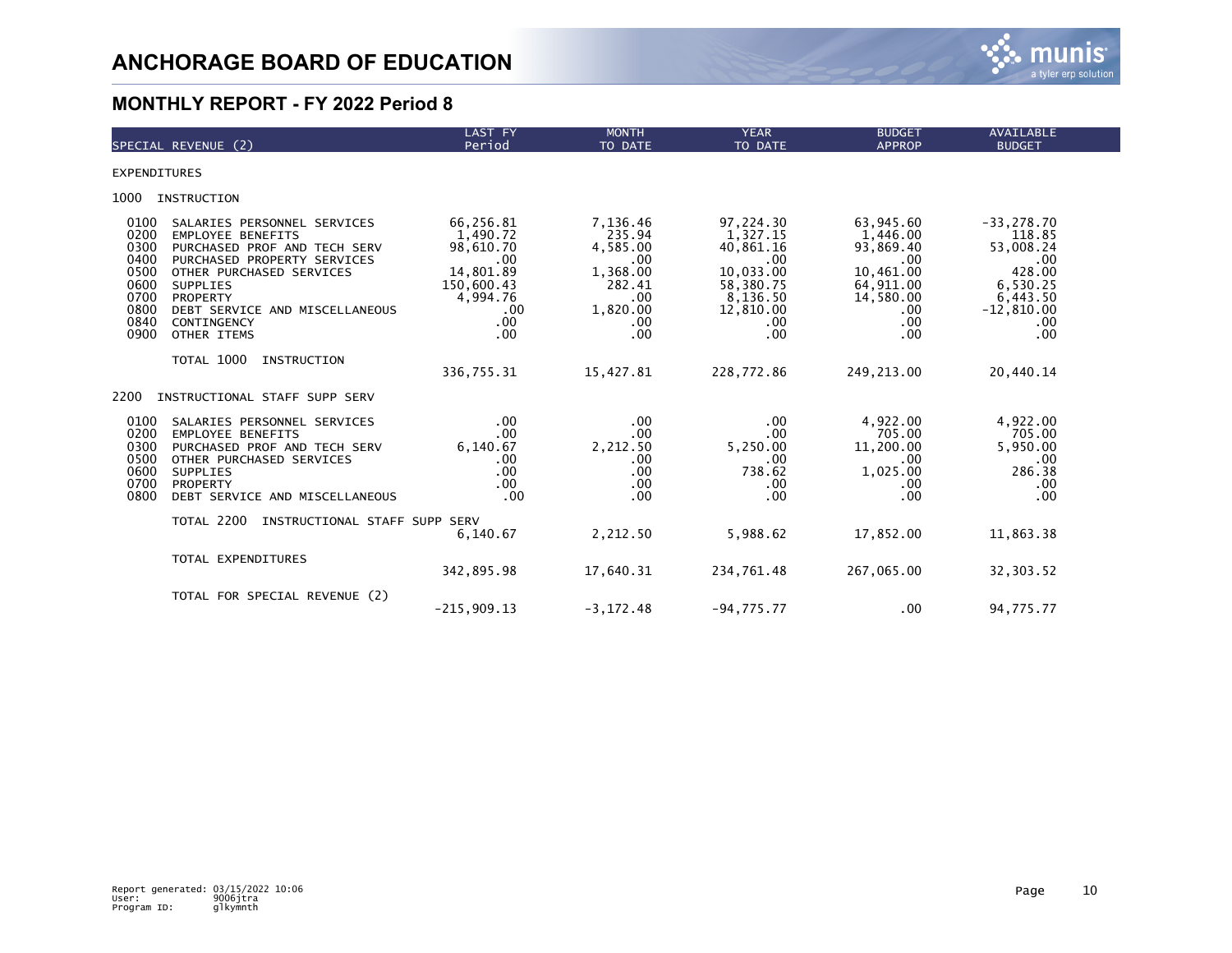

| CAPITAL OUTLAY FUND (310)        | LAST FY<br>Period | <b>MONTH</b><br>TO DATE | <b>YEAR</b><br>TO DATE | <b>BUDGET</b><br><b>APPROP</b> | <b>AVAILABLE</b><br><b>BUDGET</b> |  |
|----------------------------------|-------------------|-------------------------|------------------------|--------------------------------|-----------------------------------|--|
| <b>REVENUES</b>                  |                   |                         |                        |                                |                                   |  |
| 0999 BEGINNING BALANCE           |                   |                         |                        |                                |                                   |  |
| TOTAL 0999 BEGINNING BALANCE     | .00               | .00                     | .00                    | .00                            | .00                               |  |
| <b>RECEIPTS</b>                  |                   |                         |                        |                                |                                   |  |
| REVENUE FROM LOCAL SOURCES       |                   |                         |                        |                                |                                   |  |
| EARNINGS ON INVESTMENTS          |                   |                         |                        |                                |                                   |  |
| 1510 INTEREST ON INVESTMENTS     | 95.43             | 20.12                   | 190.90                 | .00                            | $-190.90$                         |  |
| TOTAL EARNINGS ON INVESTMENTS    | 95.43             | 20.12                   | 190.90                 | .00                            | $-190.90$                         |  |
| TOTAL REVENUE FROM LOCAL SOURCES | 95.43             | 20.12                   | 190.90                 | .00                            | $-190.90$                         |  |
| REVENUE FROM STATE SOURCES       |                   |                         |                        |                                |                                   |  |
| RESTRICTED                       |                   |                         |                        |                                |                                   |  |
| 3200 RESTRICTED STATE REVENUE    | 17,283.00         | .00                     | 18,124.00              | 36,248.00                      | 18,124.00                         |  |
| TOTAL RESTRICTED                 | 17,283.00         | .00                     | 18,124.00              | 36,248.00                      | 18, 124.00                        |  |
| TOTAL REVENUE FROM STATE SOURCES | 17,283.00         | .00                     | 18,124.00              | 36,248.00                      | 18,124.00                         |  |
| OTHER RECEIPTS                   |                   |                         |                        |                                |                                   |  |
| <b>INTERFUND TRANSFERS</b>       |                   |                         |                        |                                |                                   |  |
| 5210 FUND TRANSFER               | .00 <sub>1</sub>  | .00                     | .00                    | .00                            | .00                               |  |
| TOTAL INTERFUND TRANSFERS        | .00               | .00                     | .00                    | .00                            | .00                               |  |
| TOTAL OTHER RECEIPTS             | .00               | .00                     | .00                    | .00                            | .00                               |  |
| TOTAL RECEIPTS                   | 17,378.43         | 20.12                   | 18, 314.90             | 36,248.00                      | 17,933.10                         |  |
| TOTAL REVENUE                    | 17,378.43         | 20.12                   | 18,314.90              | 36,248.00                      | 17,933.10                         |  |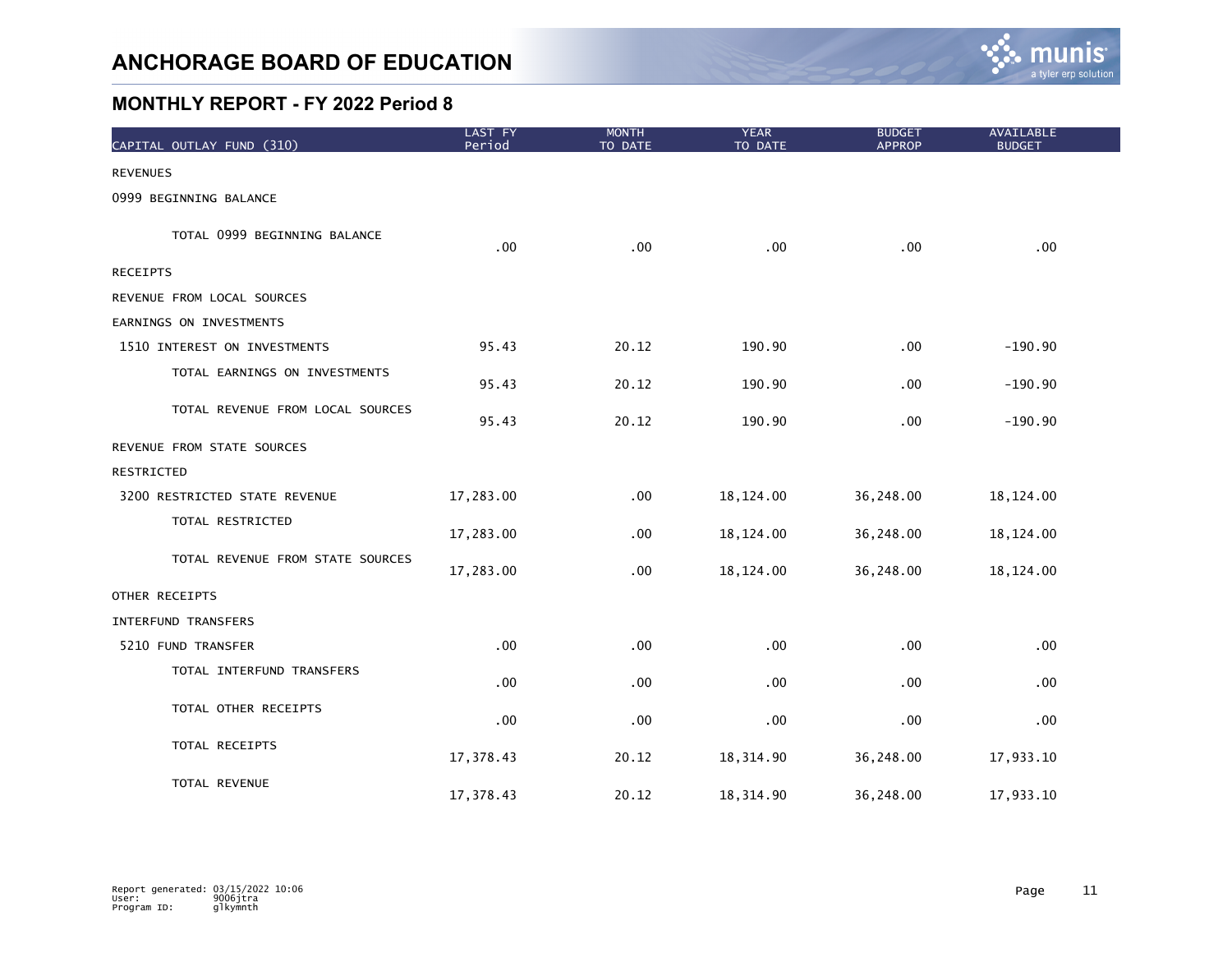

| CAPITAL OUTLAY FUND (310)                                                     | <b>LAST FY</b><br>Period | <b>MONTH</b><br>TO DATE | <b>YEAR</b><br>TO DATE | <b>BUDGET</b><br><b>APPROP</b> | AVAILABLE<br><b>BUDGET</b> |  |
|-------------------------------------------------------------------------------|--------------------------|-------------------------|------------------------|--------------------------------|----------------------------|--|
| <b>EXPENDITURES</b>                                                           |                          |                         |                        |                                |                            |  |
| 5100<br>DEBT SERVICE                                                          |                          |                         |                        |                                |                            |  |
| 0400<br>PURCHASED PROPERTY SERVICES<br>0800<br>DEBT SERVICE AND MISCELLANEOUS | $.00 \,$<br>.00          | .00<br>.00              | $.00 \,$<br>.00        | 36,248.00<br>.00               | 36,248.00<br>$.00 \,$      |  |
| TOTAL 5100<br><b>DEBT SERVICE</b>                                             | .00                      | .00                     | $.00 \,$               | 36,248.00                      | 36,248.00                  |  |
| 5200<br><b>FUND TRANSFERS</b>                                                 |                          |                         |                        |                                |                            |  |
| 0900<br>OTHER ITEMS                                                           | 24,083.82                | .00                     | $.00 \,$               | .00.                           | $.00 \,$                   |  |
| TOTAL 5200<br><b>FUND TRANSFERS</b>                                           | 24,083.82                | .00                     | .00                    | .00                            | $.00 \,$                   |  |
| TOTAL EXPENDITURES                                                            | 24,083.82                | .00.                    | $.00 \,$               | 36,248.00                      | 36,248.00                  |  |
| TOTAL FOR CAPITAL OUTLAY FUND (310)                                           | $-6,705.39$              | 20.12                   | 18,314.90              | .00.                           | $-18, 314.90$              |  |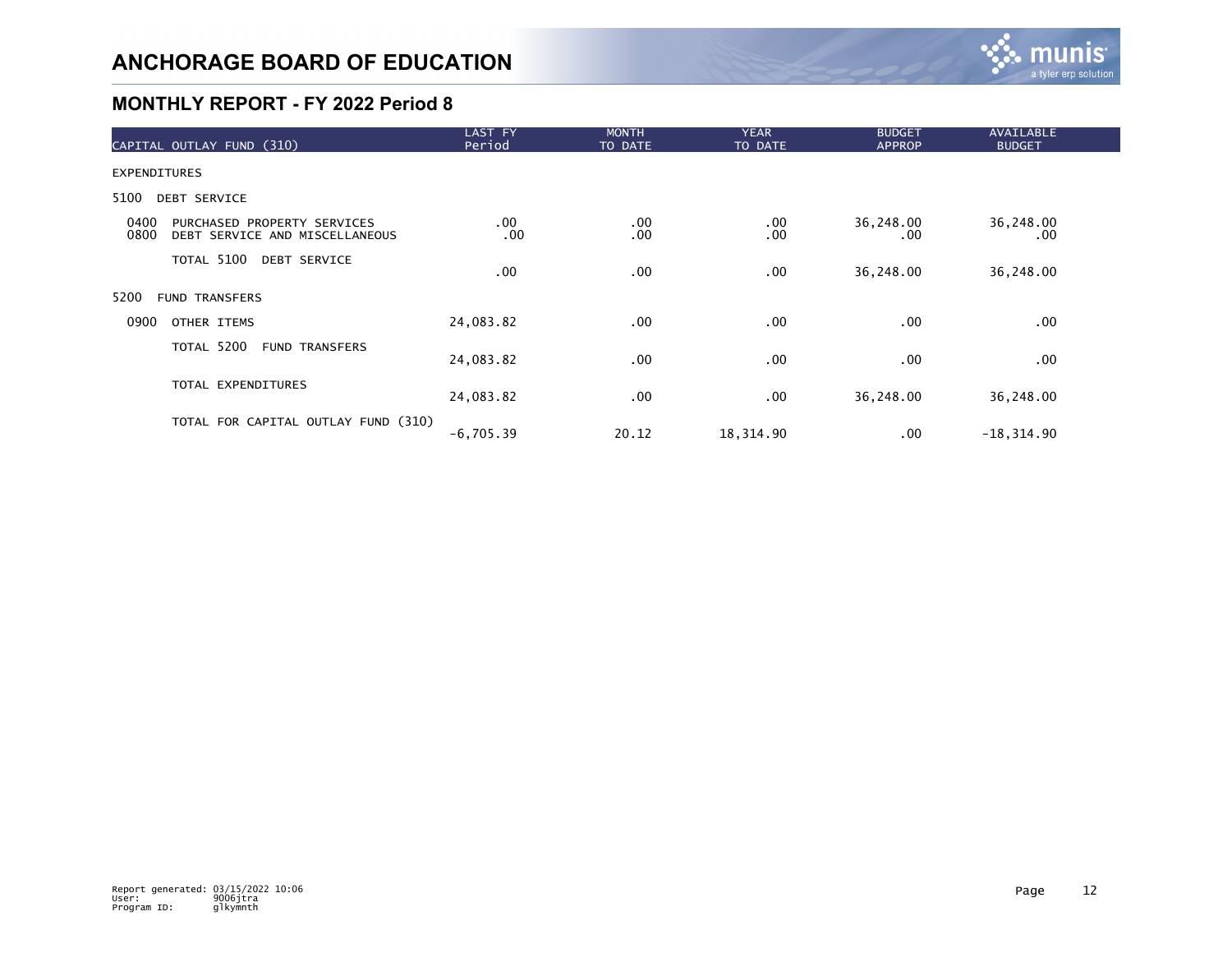

| BUILDING FUND (FSPK) (320)                                | LAST FY<br>Period      | <b>MONTH</b><br>TO DATE | <b>YEAR</b><br>TO DATE | <b>BUDGET</b><br><b>APPROP</b> | AVAILABLE<br><b>BUDGET</b> |
|-----------------------------------------------------------|------------------------|-------------------------|------------------------|--------------------------------|----------------------------|
| <b>REVENUES</b>                                           |                        |                         |                        |                                |                            |
| 0999 BEGINNING BALANCE                                    |                        |                         |                        |                                |                            |
| TOTAL 0999 BEGINNING BALANCE                              | .00                    | .00                     | .00                    | .00                            | .00                        |
| <b>RECEIPTS</b>                                           |                        |                         |                        |                                |                            |
| REVENUE FROM LOCAL SOURCES                                |                        |                         |                        |                                |                            |
| AD VALOREM TAXES                                          |                        |                         |                        |                                |                            |
| 1111 GENERAL PROPERTY TAX<br>1115 DELINQUENT PROPERTY TAX | 255,810.00<br>$.00 \,$ | 262, 315.00<br>.00      | 262, 315.00<br>.00     | 262, 315.00<br>.00             | $.00 \,$<br>$.00 \,$       |
| TOTAL AD VALOREM TAXES                                    | 255,810.00             | 262, 315.00             | 262, 315.00            | 262, 315.00                    | .00                        |
| EARNINGS ON INVESTMENTS                                   |                        |                         |                        |                                |                            |
| 1510 INTEREST ON INVESTMENTS                              | 1,034.95               | 215.21                  | 2,041.87               | .00                            | $-2,041.87$                |
| TOTAL EARNINGS ON INVESTMENTS                             | 1,034.95               | 215.21                  | 2,041.87               | .00                            | $-2,041.87$                |
| TOTAL REVENUE FROM LOCAL SOURCES                          | 256,844.95             | 262,530.21              | 264, 356.87            | 262, 315.00                    | $-2,041.87$                |
| REVENUE FROM STATE SOURCES                                |                        |                         |                        |                                |                            |
| RESTRICTED                                                |                        |                         |                        |                                |                            |
| 3200 RESTRICTED STATE REVENUE                             | .00                    | .00                     | .00                    | .00                            | .00                        |
| TOTAL RESTRICTED                                          | .00 <sub>1</sub>       | .00                     | .00                    | .00                            | .00                        |
| TOTAL REVENUE FROM STATE SOURCES                          | .00 <sub>1</sub>       | .00                     | .00                    | .00                            | .00 <sub>1</sub>           |
| OTHER RECEIPTS                                            |                        |                         |                        |                                |                            |
| INTERFUND TRANSFERS                                       |                        |                         |                        |                                |                            |
| 5210 FUND TRANSFER                                        | $.00 \,$               | .00                     | $.00 \,$               | .00                            | $.00 \,$                   |
| TOTAL INTERFUND TRANSFERS                                 | .00 <sub>1</sub>       | .00                     | $.00 \,$               | .00                            | .00                        |
| TOTAL OTHER RECEIPTS                                      | .00 <sub>1</sub>       | .00                     | .00                    | .00                            | .00                        |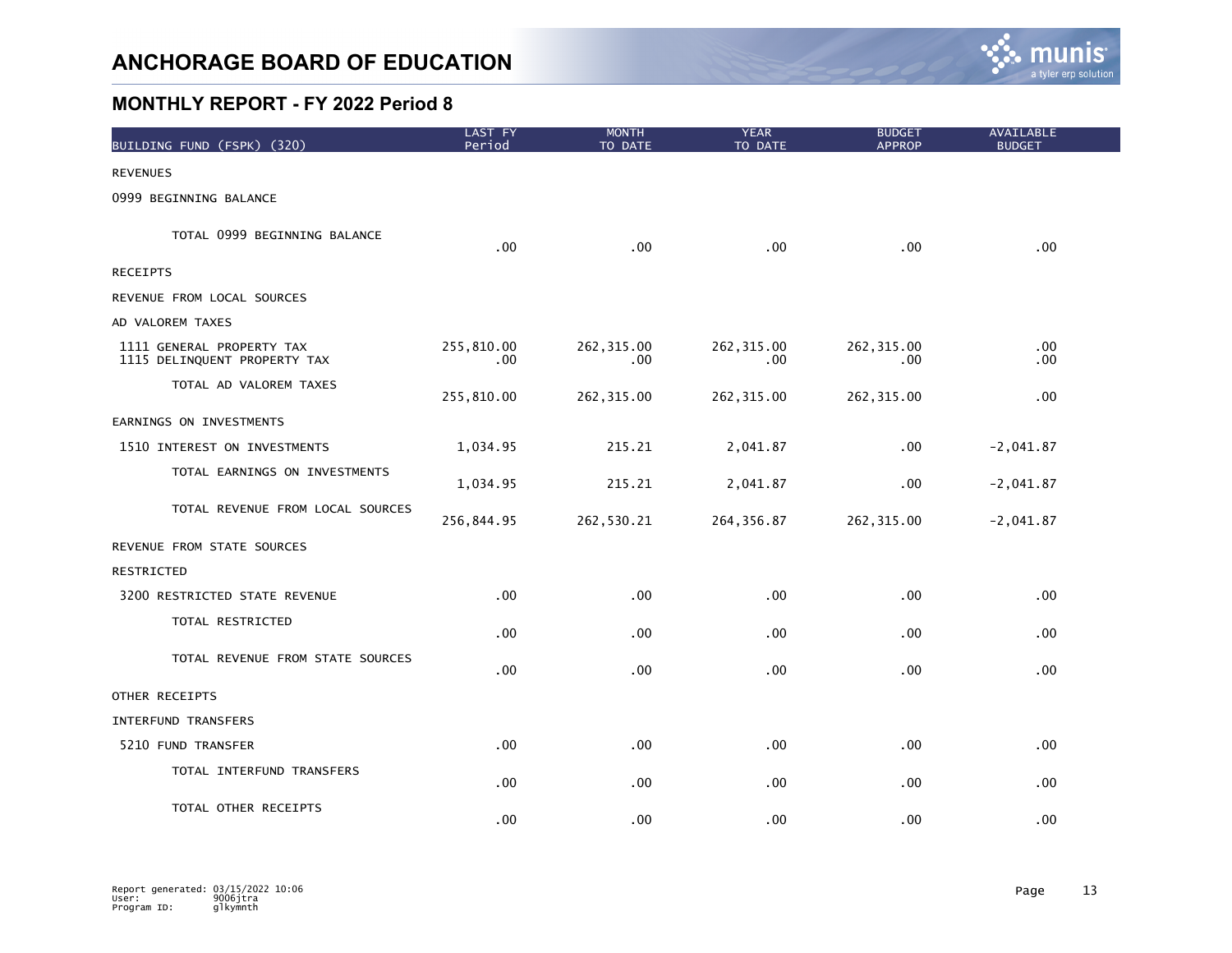

| BUILDING FUND (FSPK) (320) | LAST FY<br>Period | <b>MONTH</b><br>TO DATE | <b>YEAR</b><br>TO DATE | <b>BUDGET</b><br><b>APPROP</b> | AVAILABLE<br><b>BUDGET</b> |  |
|----------------------------|-------------------|-------------------------|------------------------|--------------------------------|----------------------------|--|
|                            |                   |                         |                        |                                |                            |  |
| TOTAL RECEIPTS             | 256,844.95        | 262,530.21              | 264,356.87             | 262,315.00                     | $-2,041.87$                |  |
| TOTAL REVENUE              | 256,844.95        | 262,530.21              | 264,356.87             | 262,315.00                     | $-2,041.87$                |  |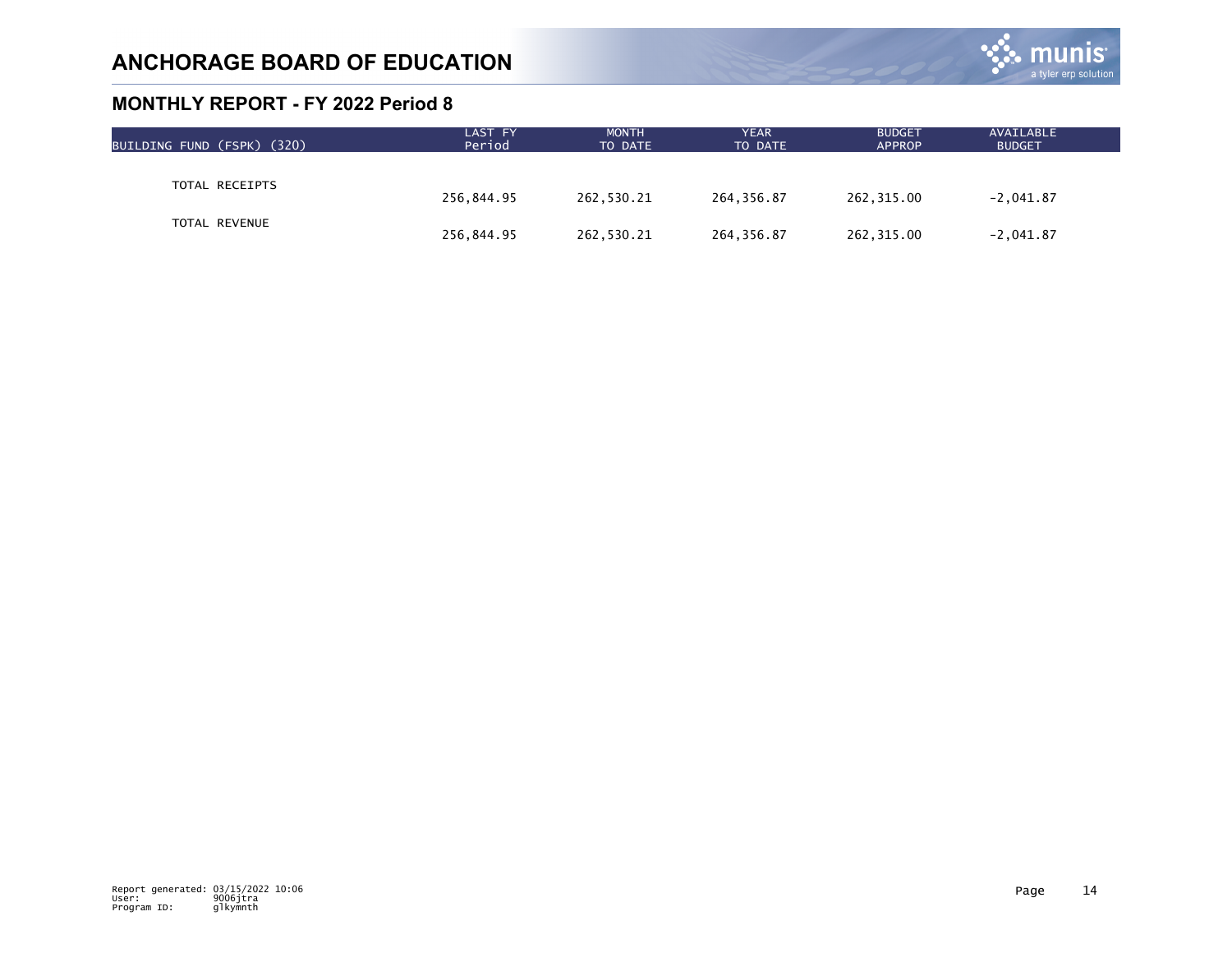

| BUILDING FUND (FSPK) (320)                                                                                        | LAST FY<br>Period | <b>MONTH</b><br>TO DATE | <b>YEAR</b><br>TO DATE      | <b>BUDGET</b><br><b>APPROP</b> | AVAILABLE<br><b>BUDGET</b> |  |
|-------------------------------------------------------------------------------------------------------------------|-------------------|-------------------------|-----------------------------|--------------------------------|----------------------------|--|
| <b>EXPENDITURES</b>                                                                                               |                   |                         |                             |                                |                            |  |
| 5100<br>DEBT SERVICE                                                                                              |                   |                         |                             |                                |                            |  |
| 0400<br>PURCHASED PROPERTY SERVICES<br>0500<br>OTHER PURCHASED SERVICES<br>0800<br>DEBT SERVICE AND MISCELLANEOUS | .00<br>.00<br>.00 | $.00 \,$<br>.00<br>.00  | $.00 \,$<br>.00<br>$.00 \,$ | 262,315.00<br>$.00 \,$<br>.00  | 262, 315.00<br>.00<br>.00  |  |
| TOTAL 5100 DEBT SERVICE                                                                                           | .00               | .00                     | $.00 \,$                    | 262,315.00                     | 262, 315.00                |  |
| 5200<br><b>FUND TRANSFERS</b>                                                                                     |                   |                         |                             |                                |                            |  |
| 0900<br>OTHER ITEMS                                                                                               | .00               | $.00 \,$                | $.00 \,$                    | $.00 \,$                       | .00                        |  |
| TOTAL 5200<br><b>FUND TRANSFERS</b>                                                                               | .00               | $.00 \,$                | .00                         | .00.                           | .00                        |  |
| TOTAL EXPENDITURES                                                                                                | .00               | $.00 \,$                | $.00 \,$                    | 262, 315.00                    | 262, 315.00                |  |
| TOTAL FOR BUILDING FUND (FSPK) (320)                                                                              | 256,844.95        | 262,530.21              | 264, 356.87                 | $.00 \,$                       | $-264, 356.87$             |  |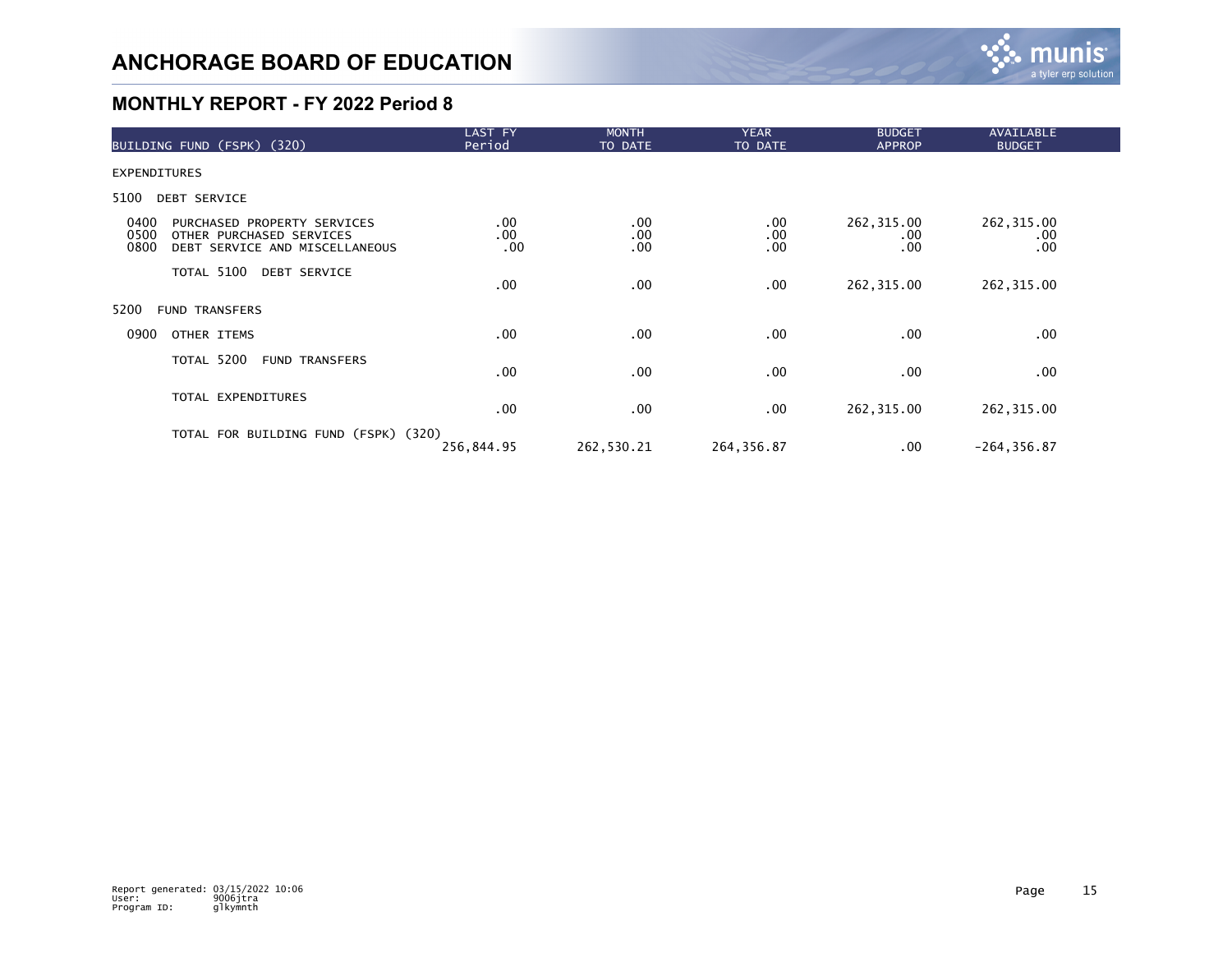

| CONSTRUCTION FUND (360)                | LAST FY<br>Period | <b>MONTH</b><br>TO DATE | <b>YEAR</b><br>TO DATE | <b>BUDGET</b><br><b>APPROP</b> | AVAILABLE<br><b>BUDGET</b> |
|----------------------------------------|-------------------|-------------------------|------------------------|--------------------------------|----------------------------|
| <b>REVENUES</b>                        |                   |                         |                        |                                |                            |
| 0999 BEGINNING BALANCE                 |                   |                         |                        |                                |                            |
| TOTAL 0999 BEGINNING BALANCE           | .00               | .00                     | .00                    | .00                            | .00                        |
| <b>RECEIPTS</b>                        |                   |                         |                        |                                |                            |
| REVENUE FROM LOCAL SOURCES             |                   |                         |                        |                                |                            |
| OTHER REVENUE FROM LOCAL SOURCES       |                   |                         |                        |                                |                            |
| 1990 MISCELLANEOUS REVENUE             | .00               | .00                     | .00                    | .00                            | .00                        |
| TOTAL OTHER REVENUE FROM LOCAL SOURCES | .00               | .00                     | .00                    | .00                            | .00                        |
| TOTAL REVENUE FROM LOCAL SOURCES       | .00               | .00                     | .00                    | .00                            | .00                        |
| OTHER RECEIPTS                         |                   |                         |                        |                                |                            |
| <b>INTERFUND TRANSFERS</b>             |                   |                         |                        |                                |                            |
| 5210 FUND TRANSFER                     | 24,083.82         | .00                     | .00                    | .00                            | .00                        |
| TOTAL INTERFUND TRANSFERS              | 24,083.82         | .00                     | .00                    | .00                            | .00                        |
| TOTAL OTHER RECEIPTS                   | 24,083.82         | .00                     | .00                    | .00                            | .00                        |
| TOTAL RECEIPTS                         | 24,083.82         | .00                     | .00                    | .00                            | .00                        |
| TOTAL REVENUE                          | 24,083.82         | .00                     | .00                    | .00                            | .00                        |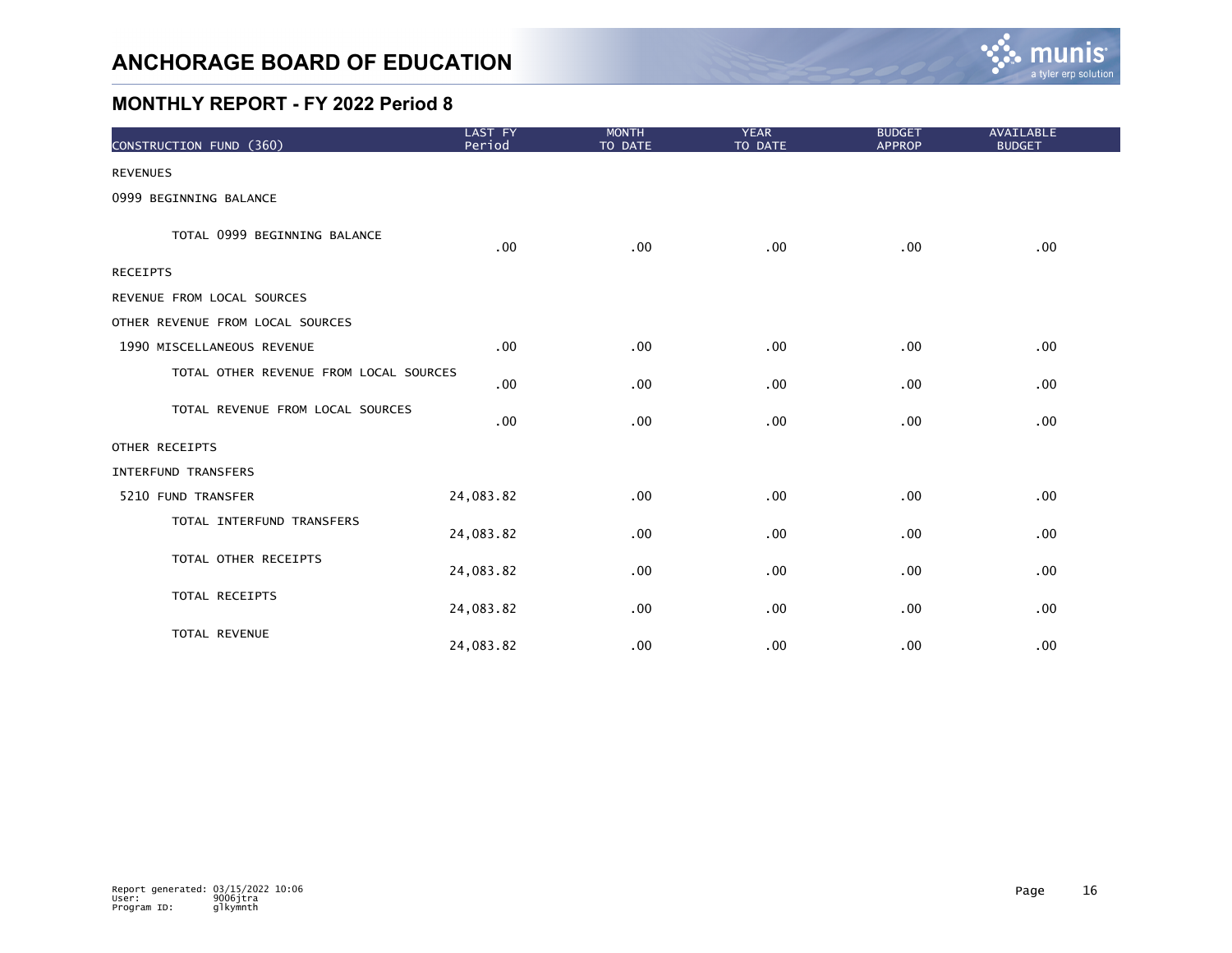

| CONSTRUCTION FUND (360)                                                                                                                                                                                      | <b>LAST FY</b><br>Period                          | <b>MONTH</b><br>TO DATE                | <b>YEAR</b><br>TO DATE                 | <b>BUDGET</b><br><b>APPROP</b>         | AVAILABLE<br><b>BUDGET</b>             |  |
|--------------------------------------------------------------------------------------------------------------------------------------------------------------------------------------------------------------|---------------------------------------------------|----------------------------------------|----------------------------------------|----------------------------------------|----------------------------------------|--|
| EXPENDITURES                                                                                                                                                                                                 |                                                   |                                        |                                        |                                        |                                        |  |
| 4700<br><b>BUILDING IMPROVEMENTS</b>                                                                                                                                                                         |                                                   |                                        |                                        |                                        |                                        |  |
| 0100<br>SALARIES PERSONNEL SERVICES<br>0200<br><b>EMPLOYEE BENEFITS</b><br>0300<br>PURCHASED PROF AND TECH SERV<br>0400<br>PURCHASED PROPERTY SERVICES<br>0600<br><b>SUPPLIES</b><br>0700<br><b>PROPERTY</b> | $.00 \,$<br>.00<br>.00<br>24,083.82<br>.00<br>.00 | .00<br>.00<br>.00<br>.00<br>.00<br>.00 | .00<br>.00<br>.00<br>.00<br>.00<br>.00 | .00<br>.00<br>.00<br>.00<br>.00<br>.00 | .00<br>.00<br>.00<br>.00<br>.00<br>.00 |  |
| TOTAL 4700<br>BUILDING IMPROVEMENTS                                                                                                                                                                          | 24,083.82                                         | $.00 \,$                               | .00                                    | .00                                    | .00                                    |  |
| TOTAL EXPENDITURES                                                                                                                                                                                           | 24,083.82                                         | $.00 \,$                               | .00                                    | .00                                    | .00                                    |  |
| TOTAL FOR CONSTRUCTION FUND (360)                                                                                                                                                                            | .00                                               | $.00 \,$                               | .00                                    | .00                                    | .00                                    |  |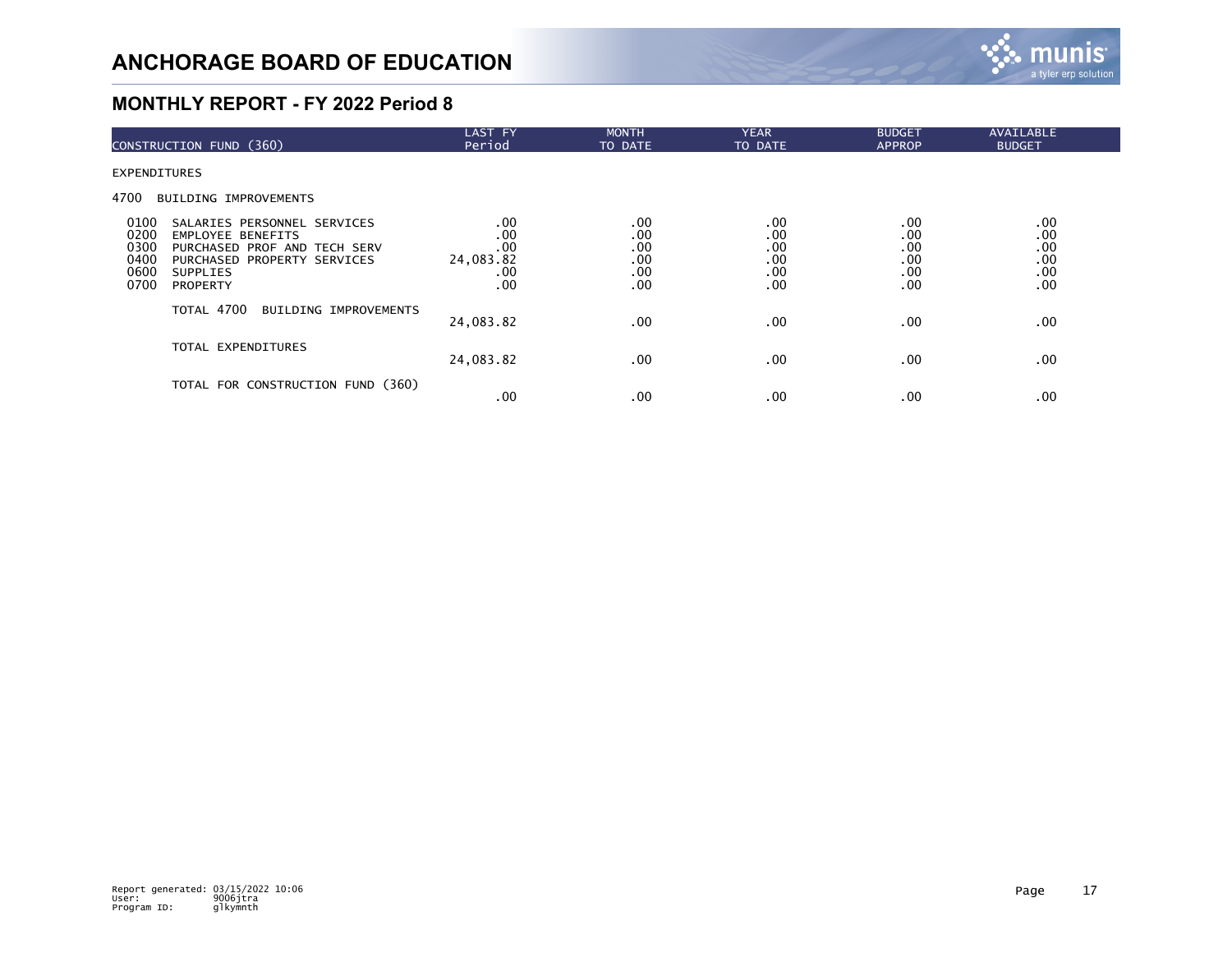

| DEBT SERVICE FUND (400)                        | LAST FY<br>Period | <b>MONTH</b><br>TO DATE | <b>YEAR</b><br>TO DATE | <b>BUDGET</b><br><b>APPROP</b> | <b>AVAILABLE</b><br><b>BUDGET</b> |
|------------------------------------------------|-------------------|-------------------------|------------------------|--------------------------------|-----------------------------------|
| <b>REVENUES</b>                                |                   |                         |                        |                                |                                   |
| <b>RECEIPTS</b>                                |                   |                         |                        |                                |                                   |
| REVENUE FROM STATE SOURCES                     |                   |                         |                        |                                |                                   |
| REVENUE ON BEHALF PAYMENTS                     |                   |                         |                        |                                |                                   |
| 3900 STATE ON-BEHALF PAYMENTS                  | .00               | .00                     | .00                    | .00                            | .00                               |
| TOTAL REVENUE ON BEHALF PAYMENTS               | .00               | .00                     | .00                    | .00                            | .00                               |
| TOTAL REVENUE FROM STATE SOURCES               | .00               | .00                     | .00                    | .00                            | .00                               |
| OTHER RECEIPTS                                 |                   |                         |                        |                                |                                   |
| <b>BOND ISSUANCE</b>                           |                   |                         |                        |                                |                                   |
| 5100 BOND SALE<br>5110 BOND PRINCIPAL PROCEEDS | .00<br>$.00 \,$   | .00<br>.00              | .00<br>.00             | .00<br>.00                     | .00<br>.00                        |
| TOTAL BOND ISSUANCE                            | $.00 \,$          | .00                     | .00                    | .00                            | .00                               |
| INTERFUND TRANSFERS                            |                   |                         |                        |                                |                                   |
| 5210 FUND TRANSFER                             | .00               | .00                     | .00                    | .00                            | .00                               |
| TOTAL INTERFUND TRANSFERS                      | .00               | .00                     | $.00 \,$               | .00.                           | .00                               |
| TOTAL OTHER RECEIPTS                           | .00 <sub>1</sub>  | .00                     | .00                    | .00                            | .00                               |
| TOTAL RECEIPTS                                 | $.00 \,$          | .00                     | $.00 \,$               | .00                            | .00                               |
| TOTAL REVENUE                                  | .00               | .00                     | .00                    | .00                            | .00                               |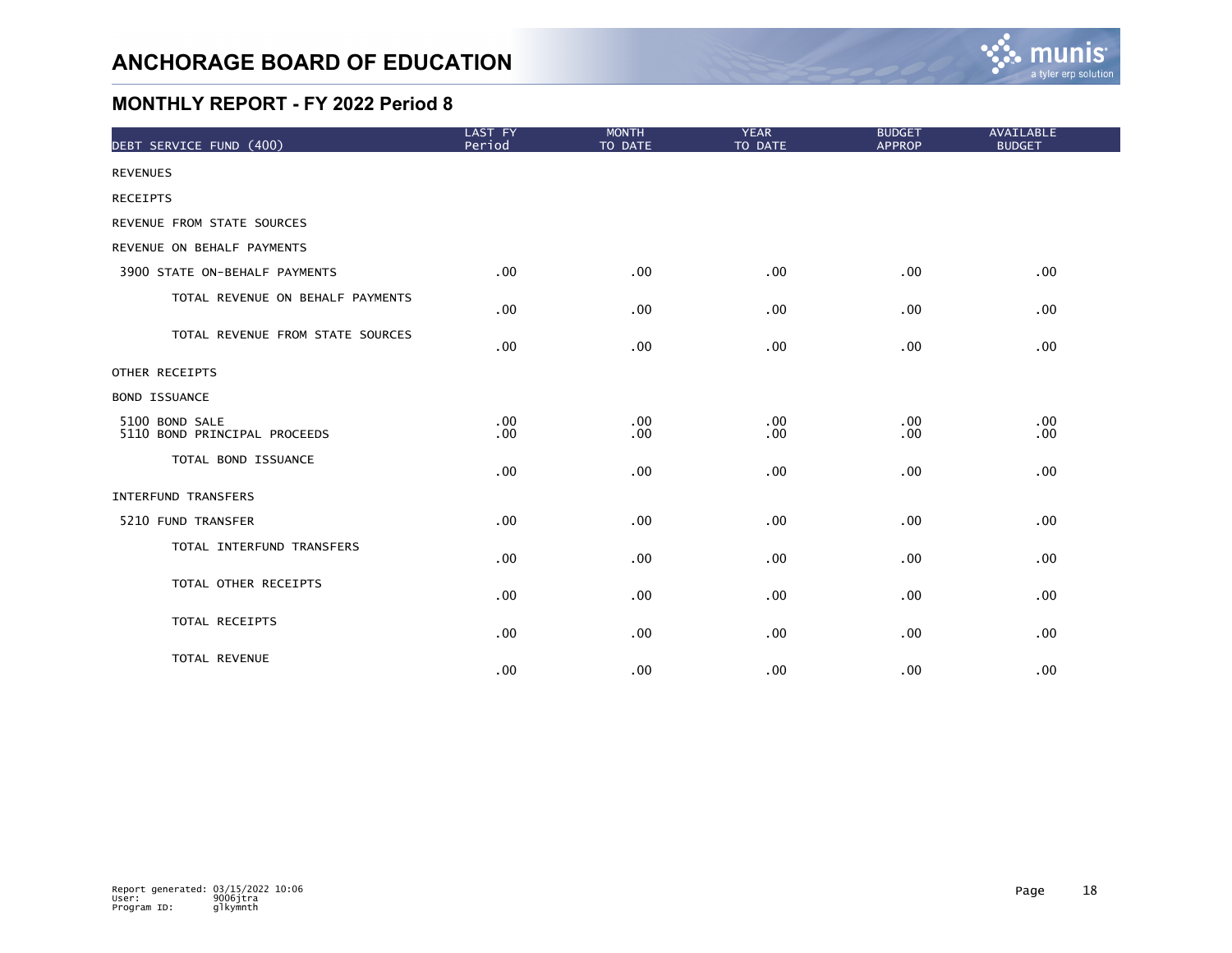

| DEBT SERVICE FUND (400)                                       | LAST FY<br>Period | <b>MONTH</b><br>TO DATE | <b>YEAR</b><br>TO DATE | <b>BUDGET</b><br><b>APPROP</b> | AVAILABLE<br><b>BUDGET</b>                  |  |
|---------------------------------------------------------------|-------------------|-------------------------|------------------------|--------------------------------|---------------------------------------------|--|
| <b>EXPENDITURES</b>                                           |                   |                         |                        |                                |                                             |  |
| 5100<br><b>DEBT SERVICE</b>                                   |                   |                         |                        |                                |                                             |  |
| 0800<br>DEBT SERVICE AND MISCELLANEOUS<br>0900<br>OTHER ITEMS | .00<br>.00        | .00<br>.00              | $.00 \,$<br>.00        | .00<br>.00                     | $\begin{array}{c} 0.00 \\ -0.0 \end{array}$ |  |
| TOTAL 5100 DEBT SERVICE                                       | $.00 \,$          | $.00 \,$                | $.00 \,$               | .00                            | .00                                         |  |
| TOTAL EXPENDITURES                                            | $.00 \,$          | $.00 \,$                | $.00 \,$               | .00                            | .00                                         |  |
| TOTAL FOR DEBT SERVICE FUND (400)                             | .00               | .00                     | .00                    | .00                            | .00                                         |  |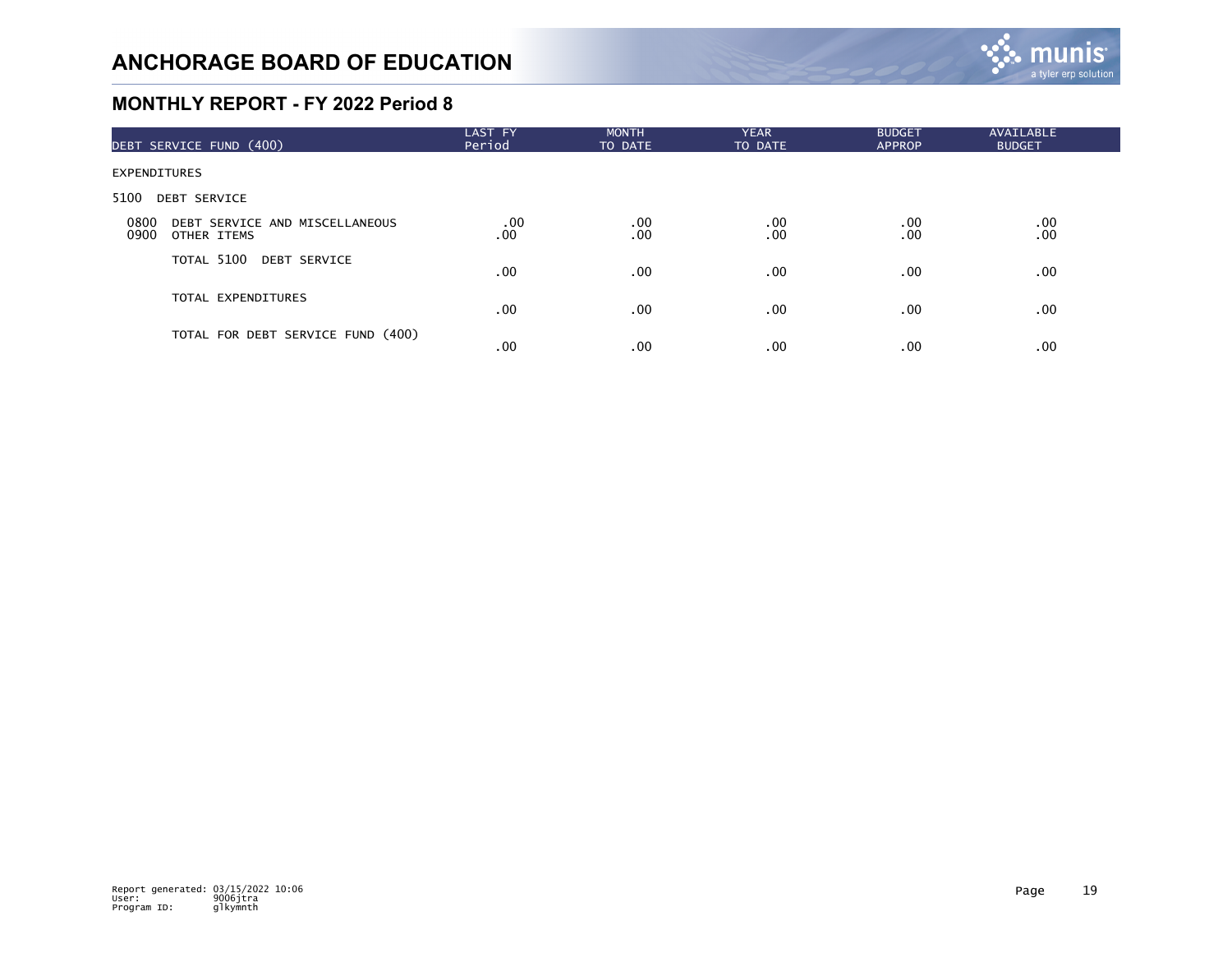

| FOOD SERVICE FUND (51)                                                                                                                                                                                                                                                                                                                                                      | LAST FY<br>Period                                                          | <b>MONTH</b><br>TO DATE                                                    | <b>YEAR</b><br>TO DATE                                                        | <b>BUDGET</b><br><b>APPROP</b>                                                  | AVAILABLE<br><b>BUDGET</b>                                                               |  |
|-----------------------------------------------------------------------------------------------------------------------------------------------------------------------------------------------------------------------------------------------------------------------------------------------------------------------------------------------------------------------------|----------------------------------------------------------------------------|----------------------------------------------------------------------------|-------------------------------------------------------------------------------|---------------------------------------------------------------------------------|------------------------------------------------------------------------------------------|--|
| <b>REVENUES</b>                                                                                                                                                                                                                                                                                                                                                             |                                                                            |                                                                            |                                                                               |                                                                                 |                                                                                          |  |
| 0999 BEGINNING BALANCE                                                                                                                                                                                                                                                                                                                                                      |                                                                            |                                                                            |                                                                               |                                                                                 |                                                                                          |  |
| TOTAL 0999 BEGINNING BALANCE                                                                                                                                                                                                                                                                                                                                                | 9,566.27                                                                   | .00                                                                        | 1,381.47                                                                      | 1,381.47                                                                        | .00                                                                                      |  |
| <b>RECEIPTS</b>                                                                                                                                                                                                                                                                                                                                                             |                                                                            |                                                                            |                                                                               |                                                                                 |                                                                                          |  |
| REVENUE FROM LOCAL SOURCES                                                                                                                                                                                                                                                                                                                                                  |                                                                            |                                                                            |                                                                               |                                                                                 |                                                                                          |  |
| EARNINGS ON INVESTMENTS                                                                                                                                                                                                                                                                                                                                                     |                                                                            |                                                                            |                                                                               |                                                                                 |                                                                                          |  |
| 1510 INTEREST ON INVESTMENTS                                                                                                                                                                                                                                                                                                                                                | .35                                                                        | 15.83                                                                      | 39.60                                                                         | 150.00                                                                          | 110.40                                                                                   |  |
| TOTAL EARNINGS ON INVESTMENTS                                                                                                                                                                                                                                                                                                                                               | .35                                                                        | 15.83                                                                      | 39.60                                                                         | 150.00                                                                          | 110.40                                                                                   |  |
| <b>FOOD SERVICE</b>                                                                                                                                                                                                                                                                                                                                                         |                                                                            |                                                                            |                                                                               |                                                                                 |                                                                                          |  |
| 1611 REIMBURSABLE SCHOOL LUNCH PROG<br>1612 REIMBURSABLE SCH BREAKFAST PRG<br>1613 REIMBURSABLE SPECIAL MILK PROG<br>1621 NON-REIMBURSABLE LUNCH PROG<br>1622 NON-REIMBURSABLE BREAKFAST PRG<br>1623 NON-REIMBURSABLE MILK PROGRAM<br>1624 NON-REIMBURSBLE A LA CARTE PRG<br>1629 NON-REIMBURSBLE OTHER FOOD PRG<br>1629 MY SCHOOL BUCKS RECEIPTS<br>1630 SPECIAL FUNCTIONS | .00<br>.00<br>.00<br>.00<br>.00<br>.00<br>.00<br>40.09<br>36,920.01<br>.00 | .00<br>.00<br>.00<br>.00<br>.00<br>.00<br>.00<br>194.10<br>4,045.05<br>.00 | .00<br>.00<br>.00<br>.00<br>.00<br>.00<br>.00<br>9,413.91<br>29,616.14<br>.00 | .00<br>.00<br>.00<br>.00<br>.00<br>.00<br>.00.<br>16,000.00<br>16,000.00<br>.00 | .00<br>$.00 \,$<br>.00<br>$.00 \,$<br>.00<br>.00<br>.00<br>6,586.09<br>-13,616.14<br>.00 |  |
| TOTAL FOOD SERVICE                                                                                                                                                                                                                                                                                                                                                          | 36,960.10                                                                  | 4,239.15                                                                   | 39,030.05                                                                     | 32,000.00                                                                       | $-7,030.05$                                                                              |  |
| OTHER REVENUE FROM LOCAL SOURCES                                                                                                                                                                                                                                                                                                                                            |                                                                            |                                                                            |                                                                               |                                                                                 |                                                                                          |  |
| 1920 CONTRIBUTIONS/DONATIONS<br>1980 REFUND OF PRIOR YR EXPENDITURE<br>1990 MISCELLANEOUS REVENUE                                                                                                                                                                                                                                                                           | .00<br>.00<br>.00                                                          | .00<br>.00<br>.00                                                          | .00<br>$.00 \,$<br>.00                                                        | .00<br>.00<br>.00                                                               | .00<br>.00<br>.00                                                                        |  |
| TOTAL OTHER REVENUE FROM LOCAL SOURCES                                                                                                                                                                                                                                                                                                                                      | .00                                                                        | .00                                                                        | .00                                                                           | .00                                                                             | .00                                                                                      |  |
| TOTAL REVENUE FROM LOCAL SOURCES                                                                                                                                                                                                                                                                                                                                            | 36,960.45                                                                  | 4,254.98                                                                   | 39,069.65                                                                     | 32,150.00                                                                       | $-6,919.65$                                                                              |  |
| REVENUE FROM STATE SOURCES                                                                                                                                                                                                                                                                                                                                                  |                                                                            |                                                                            |                                                                               |                                                                                 |                                                                                          |  |
| RESTRICTED                                                                                                                                                                                                                                                                                                                                                                  |                                                                            |                                                                            |                                                                               |                                                                                 |                                                                                          |  |
| 3200 RESTRICTED STATE REVENUE                                                                                                                                                                                                                                                                                                                                               | .00                                                                        | .00                                                                        | $.00 \,$                                                                      | 1,350.00                                                                        | 1,350.00                                                                                 |  |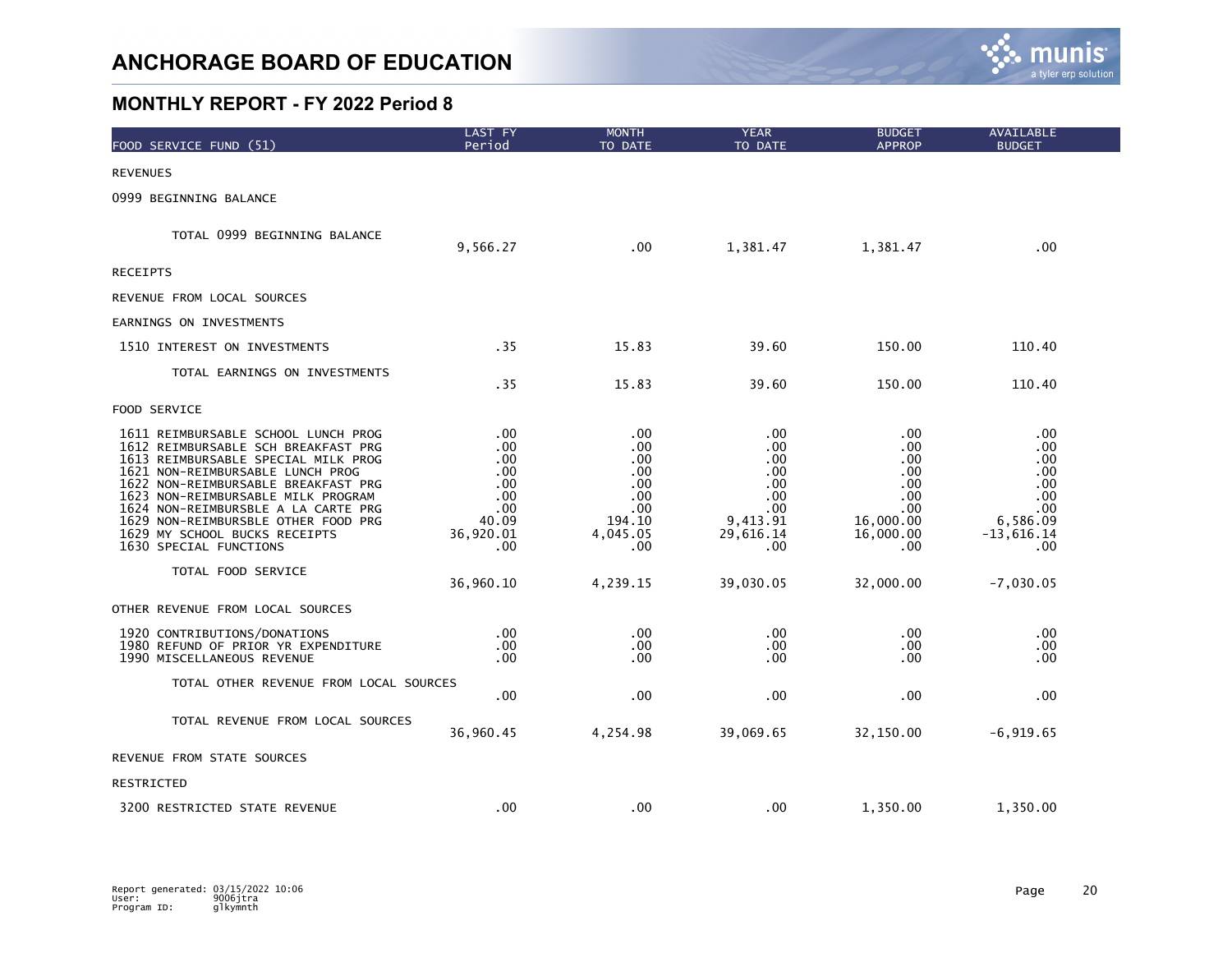| FOOD SERVICE FUND (51)                                       | <b>LAST FY</b><br>Period | <b>MONTH</b><br>TO DATE | YEAR<br>TO DATE | <b>BUDGET</b><br><b>APPROP</b> | <b>AVAILABLE</b><br><b>BUDGET</b> |  |
|--------------------------------------------------------------|--------------------------|-------------------------|-----------------|--------------------------------|-----------------------------------|--|
| TOTAL RESTRICTED                                             | .00                      | .00                     | .00             | 1,350.00                       | 1,350.00                          |  |
| REVENUE IN LIEU OF TAXES/STATE                               |                          |                         |                 |                                |                                   |  |
| 3800 REVENUE IN LIEU OF TAXES/STATE                          | .00                      | .00                     | .00             | .00                            | .00                               |  |
| TOTAL REVENUE IN LIEU OF TAXES/STATE                         | .00                      | .00                     | .00             | .00                            | .00                               |  |
| REVENUE ON BEHALF PAYMENTS                                   |                          |                         |                 |                                |                                   |  |
| 3900 STATE ON-BEHALF PAYMENTS                                | $.00 \,$                 | .00                     | .00             | .00                            | .00                               |  |
| TOTAL REVENUE ON BEHALF PAYMENTS                             | .00                      | .00                     | .00             | .00                            | .00                               |  |
| TOTAL REVENUE FROM STATE SOURCES                             | $.00 \,$                 | $.00 \,$                | .00             | 1,350.00                       | 1,350.00                          |  |
| REVENUE FROM FEDERAL SOURCES                                 |                          |                         |                 |                                |                                   |  |
| RESTRICTED THROUGH THE STATE                                 |                          |                         |                 |                                |                                   |  |
| 4500 RESTRICTED FED THRU STATE                               | 3,917.40                 | 24,687.06               | 134, 334.92     | 207, 367.00                    | 73,032.08                         |  |
| TOTAL RESTRICTED THROUGH THE STATE                           | 3,917.40                 | 24,687.06               | 134, 334.92     | 207, 367.00                    | 73,032.08                         |  |
| CHILD NUTRITION PROGRAM DONATED COMMODIT                     |                          |                         |                 |                                |                                   |  |
| 4950 CHILD NUTR PRG DONATED COMMOD                           | $.00 \,$                 | .00                     | .00             | .00                            | .00                               |  |
| TOTAL CHILD NUTRITION PROGRAM DONATED COMMODIT               | .00                      | .00                     | .00             | .00                            | .00                               |  |
| TOTAL REVENUE FROM FEDERAL SOURCES                           | 3,917.40                 | 24,687.06               | 134, 334.92     | 207, 367.00                    | 73,032.08                         |  |
| OTHER RECEIPTS                                               |                          |                         |                 |                                |                                   |  |
| <b>INTERFUND TRANSFERS</b>                                   |                          |                         |                 |                                |                                   |  |
| 5210 FUND TRANSFER                                           | .00                      | .00                     | .00             | 13,970.00                      | 13,970.00                         |  |
| TOTAL INTERFUND TRANSFERS                                    | .00                      | .00                     | .00             | 13,970.00                      | 13,970.00                         |  |
| SALE OR COMP FOR LOSS OF ASSETS                              |                          |                         |                 |                                |                                   |  |
| 5341 SALE OF EQUIPMENT ETC<br>5342 LOSS COMP - EQUIPMENT ETC | .00<br>.00               | .00<br>.00              | .00<br>.00      | .00<br>.00                     | .00<br>.00                        |  |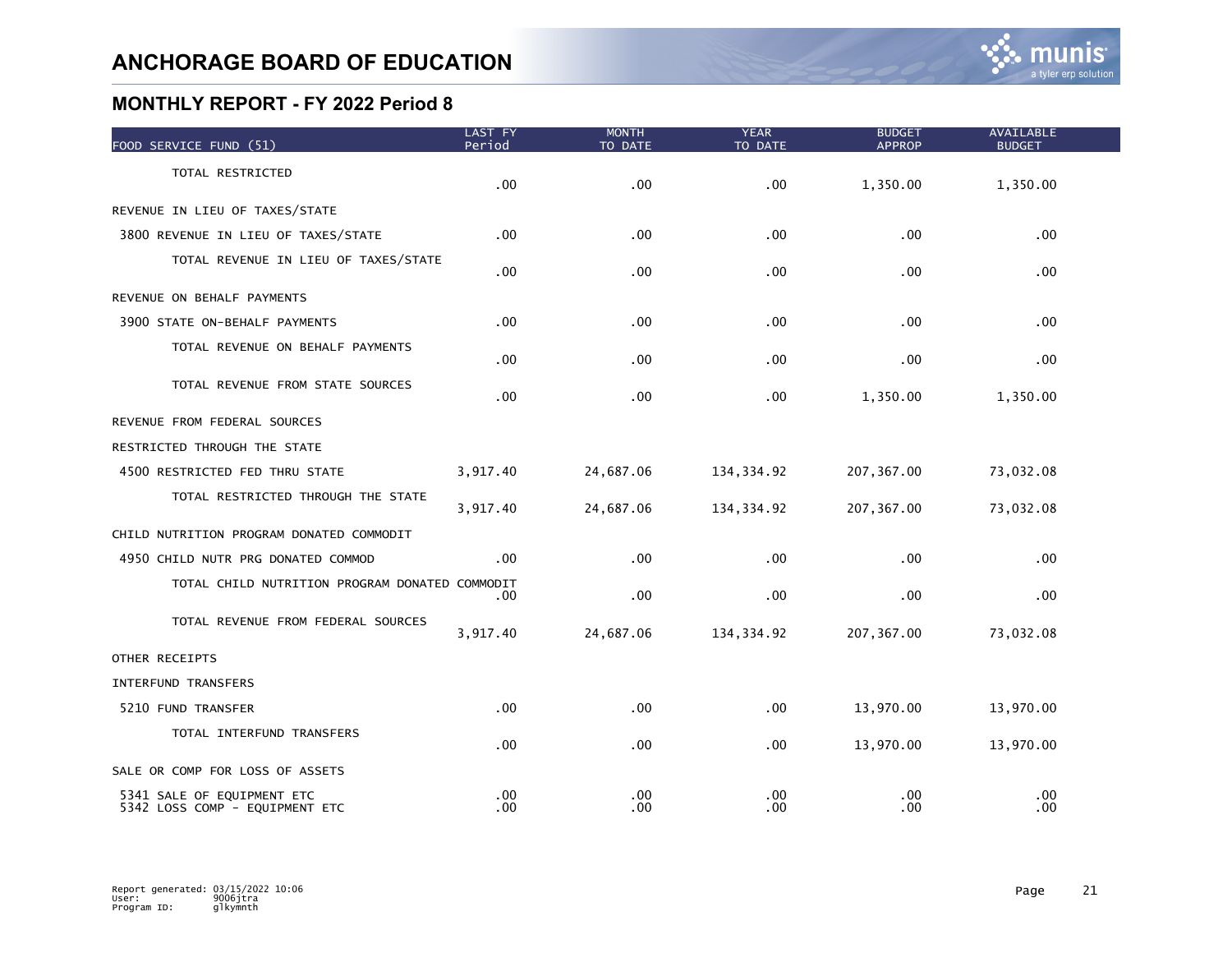| FOOD SERVICE FUND (51)                | LAST FY<br>Period | <b>MONTH</b><br>TO DATE | <b>YEAR</b><br>TO DATE | <b>BUDGET</b><br><b>APPROP</b> | AVAILABLE<br><b>BUDGET</b> |  |
|---------------------------------------|-------------------|-------------------------|------------------------|--------------------------------|----------------------------|--|
| TOTAL SALE OR COMP FOR LOSS OF ASSETS | .00               | .00                     | .00                    | .00                            | .00.                       |  |
| TOTAL OTHER RECEIPTS                  | .00               | .00                     | .00                    | 13,970.00                      | 13,970.00                  |  |
| TOTAL RECEIPTS                        | 40,877.85         | 28,942.04               | 173,404.57             | 254,837.00                     | 81,432.43                  |  |
| <b>TOTAL REVENUE</b>                  | 50,444.12         | 28.942.04               | 174,786.04             | 256, 218.47                    | 81,432.43                  |  |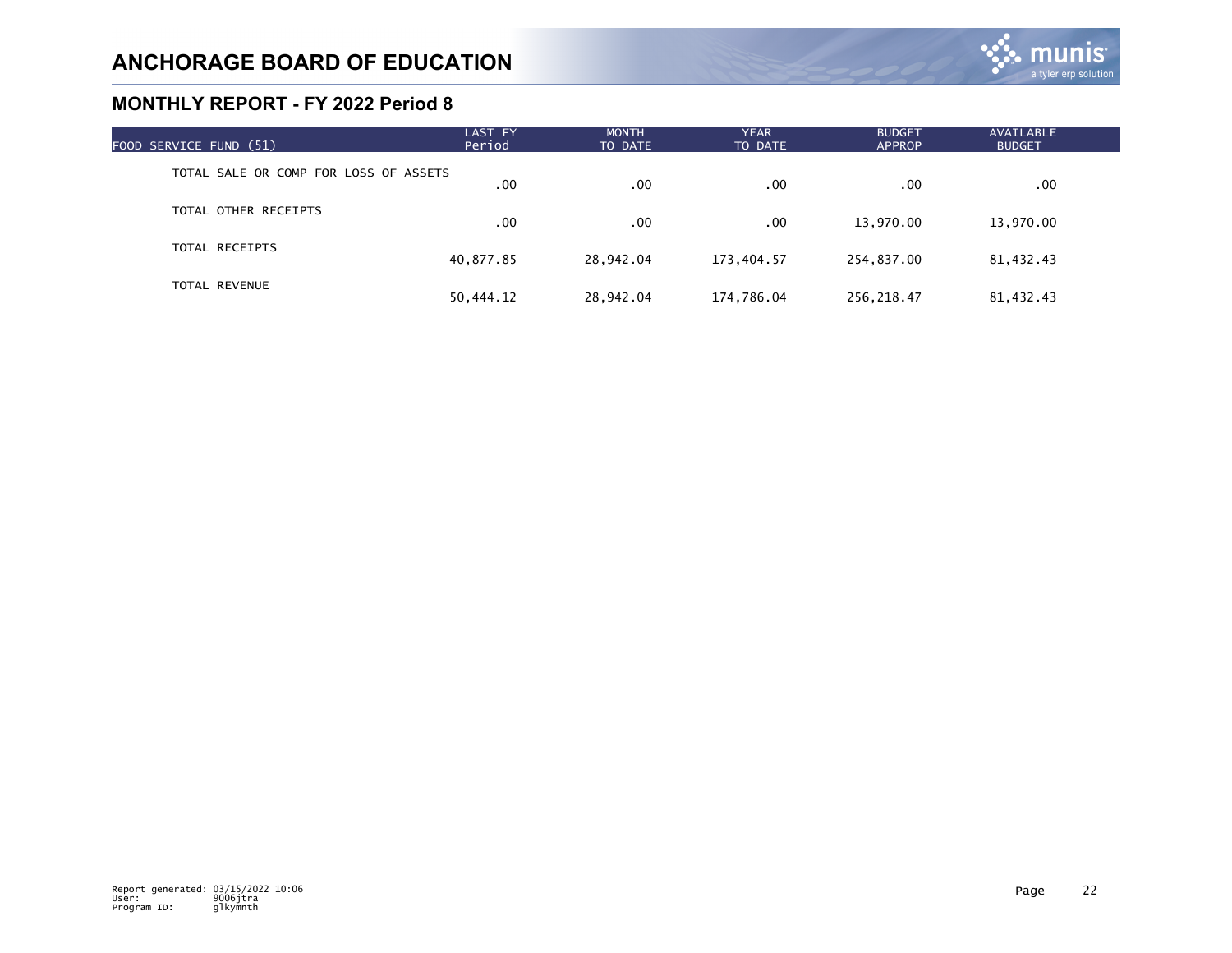

| FOOD SERVICE FUND (51)                                                                                                                                                                                                                                                                                                                                                         | <b>LAST FY</b><br>Period                                                                                       | <b>MONTH</b><br>TO DATE                                                                             | <b>YEAR</b><br>TO DATE                                                                                         | <b>BUDGET</b><br><b>APPROP</b>                                                                                            | <b>AVAILABLE</b><br><b>BUDGET</b>                                                                                      |
|--------------------------------------------------------------------------------------------------------------------------------------------------------------------------------------------------------------------------------------------------------------------------------------------------------------------------------------------------------------------------------|----------------------------------------------------------------------------------------------------------------|-----------------------------------------------------------------------------------------------------|----------------------------------------------------------------------------------------------------------------|---------------------------------------------------------------------------------------------------------------------------|------------------------------------------------------------------------------------------------------------------------|
| <b>EXPENDITURES</b>                                                                                                                                                                                                                                                                                                                                                            |                                                                                                                |                                                                                                     |                                                                                                                |                                                                                                                           |                                                                                                                        |
| 3100<br>FOOD SERVICE OPERATION                                                                                                                                                                                                                                                                                                                                                 |                                                                                                                |                                                                                                     |                                                                                                                |                                                                                                                           |                                                                                                                        |
| 0100<br>SALARIES PERSONNEL SERVICES<br>0200<br><b>EMPLOYEE BENEFITS</b><br>0280<br>ON-BEHALF<br>0300<br>PURCHASED PROF AND TECH SERV<br>0400<br>PURCHASED PROPERTY SERVICES<br>0500<br>OTHER PURCHASED SERVICES<br>0600<br><b>SUPPLIES</b><br>0700<br><b>PROPERTY</b><br>0800<br>DEBT SERVICE AND MISCELLANEOUS<br>0840<br>CONTINGENCY<br>TOTAL 3100<br>FOOD SERVICE OPERATION | 44, 427.36<br>13,731.46<br>.00<br>808.80<br>481.85<br>310.61<br>19,369.62<br>.00<br>167.50<br>.00<br>79,297.20 | 9,603.15<br>3,285.69<br>.00<br>.00<br>330.75<br>.00<br>12,623.56<br>.00<br>.00<br>.00.<br>25,843.15 | 58,342.95<br>18,997.15<br>.00<br>178.00<br>330.75<br>987.82<br>66,996.79<br>.00<br>967.98<br>.00<br>146,801.44 | 102,819.00<br>35,349.47<br>.00.<br>3,700.00<br>3,050.00<br>1,100.00<br>110,000.00<br>.00.<br>200.00<br>.00<br>256, 218.47 | 44,476.05<br>16,352.32<br>.00<br>3,522.00<br>2,719.25<br>112.18<br>43,003.21<br>.00<br>$-767.98$<br>.00<br>109, 417.03 |
| 5200<br><b>FUND TRANSFERS</b>                                                                                                                                                                                                                                                                                                                                                  |                                                                                                                |                                                                                                     |                                                                                                                |                                                                                                                           |                                                                                                                        |
| 0900<br>OTHER ITEMS                                                                                                                                                                                                                                                                                                                                                            | .00                                                                                                            | .00                                                                                                 | .00                                                                                                            | .00                                                                                                                       | .00                                                                                                                    |
| TOTAL 5200<br><b>FUND TRANSFERS</b>                                                                                                                                                                                                                                                                                                                                            | $.00 \,$                                                                                                       | .00.                                                                                                | $.00 \,$                                                                                                       | .00.                                                                                                                      | .00.                                                                                                                   |
| TOTAL EXPENDITURES                                                                                                                                                                                                                                                                                                                                                             | 79,297.20                                                                                                      | 25,843.15                                                                                           | 146,801.44                                                                                                     | 256, 218.47                                                                                                               | 109, 417.03                                                                                                            |
| TOTAL FOR FOOD SERVICE FUND (51)                                                                                                                                                                                                                                                                                                                                               | $-28, 853.08$                                                                                                  | 3,098.89                                                                                            | 27,984.60                                                                                                      | .00.                                                                                                                      | $-27,984.60$                                                                                                           |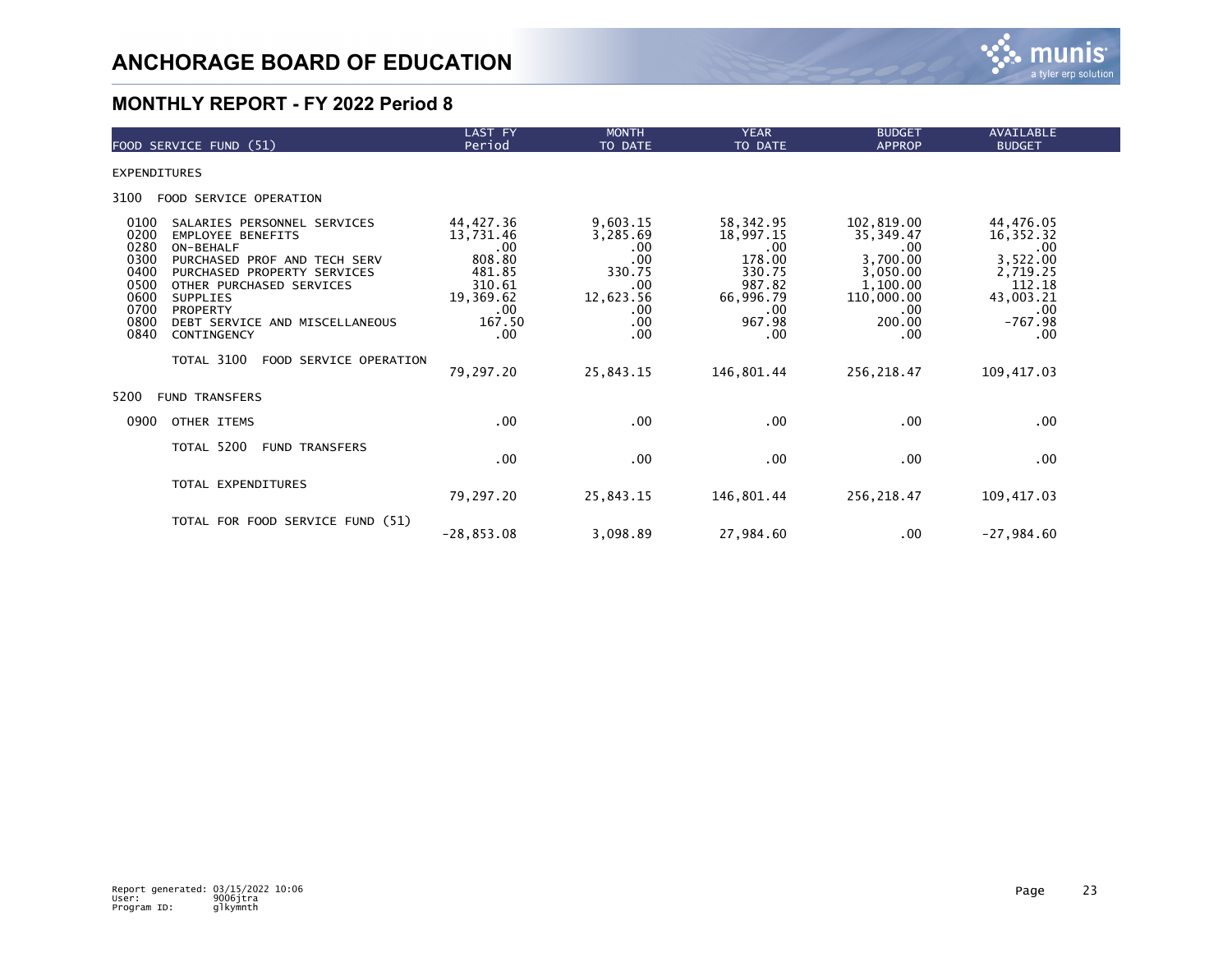

| AFTER SCHOOL/SUMMER PROGRAMS (   | LAST FY<br>Period | <b>MONTH</b><br>TO DATE | <b>YEAR</b><br>TO DATE | <b>BUDGET</b><br><b>APPROP</b> | AVAILABLE<br><b>BUDGET</b> |
|----------------------------------|-------------------|-------------------------|------------------------|--------------------------------|----------------------------|
| <b>REVENUES</b>                  |                   |                         |                        |                                |                            |
| 0999 BEGINNING BALANCE           |                   |                         |                        |                                |                            |
| TOTAL 0999 BEGINNING BALANCE     | 3,330.42          | $.00 \,$                | 3,330.42               | 3,330.42                       | .00                        |
| <b>RECEIPTS</b>                  |                   |                         |                        |                                |                            |
| REVENUE FROM LOCAL SOURCES       |                   |                         |                        |                                |                            |
| TUITION                          |                   |                         |                        |                                |                            |
| 1340 OTHER TUITION               | .00               | .00                     | 70.00                  | 2,000.00                       | 1,930.00                   |
| TOTAL TUITION                    | .00               | .00                     | 70.00                  | 2,000.00                       | 1,930.00                   |
| TOTAL REVENUE FROM LOCAL SOURCES | .00               | $.00 \,$                | 70.00                  | 2,000.00                       | 1,930.00                   |
| TOTAL RECEIPTS                   | .00               | .00                     | 70.00                  | 2,000.00                       | 1,930.00                   |
| TOTAL REVENUE                    | 3,330.42          | .00                     | 3,400.42               | 5,330.42                       | 1,930.00                   |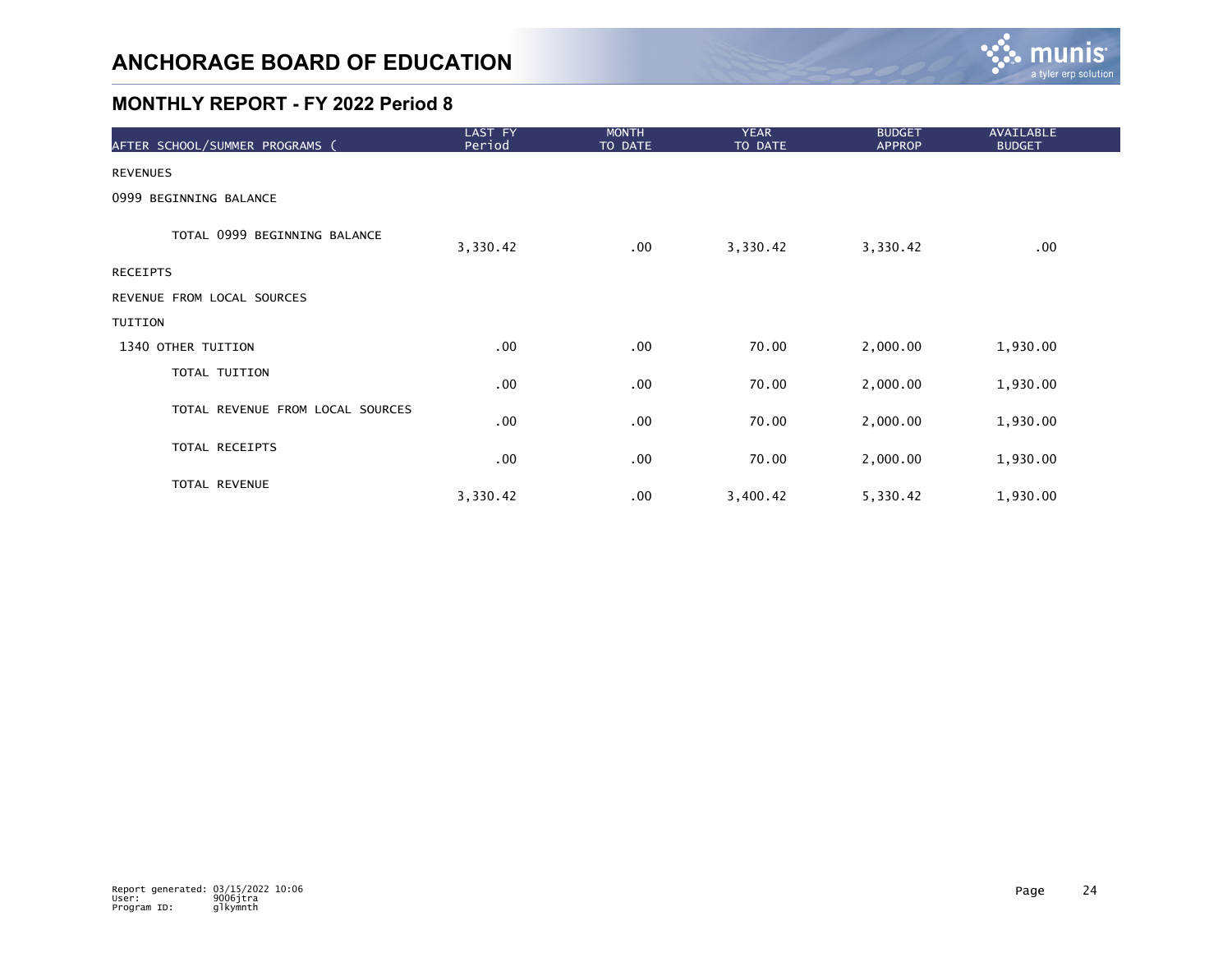

| AFTER SCHOOL/SUMMER PROGRAMS (                                                                                                                                                                                      | LAST FY<br>Period                             | <b>MONTH</b><br>TO DATE                       | <b>YEAR</b><br>TO DATE                                  | <b>BUDGET</b><br><b>APPROP</b>                                   | AVAILABLE<br><b>BUDGET</b>                                           |  |
|---------------------------------------------------------------------------------------------------------------------------------------------------------------------------------------------------------------------|-----------------------------------------------|-----------------------------------------------|---------------------------------------------------------|------------------------------------------------------------------|----------------------------------------------------------------------|--|
| <b>EXPENDITURES</b>                                                                                                                                                                                                 |                                               |                                               |                                                         |                                                                  |                                                                      |  |
| 3200<br>DAY CARE OPERATIONS                                                                                                                                                                                         |                                               |                                               |                                                         |                                                                  |                                                                      |  |
| 0100<br>SALARIES PERSONNEL SERVICES<br>0200<br><b>EMPLOYEE BENEFITS</b><br>0300<br>PURCHASED PROF AND TECH SERV<br>0600<br><b>SUPPLIES</b><br>0700<br><b>PROPERTY</b><br>0840<br>CONTINGENCY<br>0900<br>OTHER ITEMS | .00<br>.00<br>.00<br>.00<br>.00<br>.00<br>.00 | .00<br>.00<br>.00<br>.00<br>.00<br>.00<br>.00 | $.00 \,$<br>.00<br>.00<br>.00<br>.00<br>$.00 \,$<br>.00 | 2,500.00<br>36.00<br>500.00<br>500.00<br>.00.<br>1,794.42<br>.00 | 2,500.00<br>36.00<br>500.00<br>500.00<br>$.00 \,$<br>1,794.42<br>.00 |  |
| TOTAL 3200<br>DAY CARE OPERATIONS                                                                                                                                                                                   | .00                                           | $.00 \,$                                      | .00                                                     | 5,330.42                                                         | 5,330.42                                                             |  |
| 5200<br><b>FUND TRANSFERS</b>                                                                                                                                                                                       |                                               |                                               |                                                         |                                                                  |                                                                      |  |
| 0900<br>OTHER ITEMS                                                                                                                                                                                                 | .00                                           | .00                                           | .00                                                     | .00                                                              | .00                                                                  |  |
| TOTAL 5200<br><b>FUND TRANSFERS</b>                                                                                                                                                                                 | .00                                           | $.00 \,$                                      | .00                                                     | .00                                                              | $.00 \,$                                                             |  |
| TOTAL EXPENDITURES                                                                                                                                                                                                  | .00                                           | $.00 \,$                                      | $.00 \,$                                                | 5,330.42                                                         | 5,330.42                                                             |  |
| TOTAL FOR AFTER SCHOOL/SUMMER PROGRAMS (52)                                                                                                                                                                         | 3,330.42                                      | $.00 \,$                                      | 3,400.42                                                | .00                                                              | $-3,400.42$                                                          |  |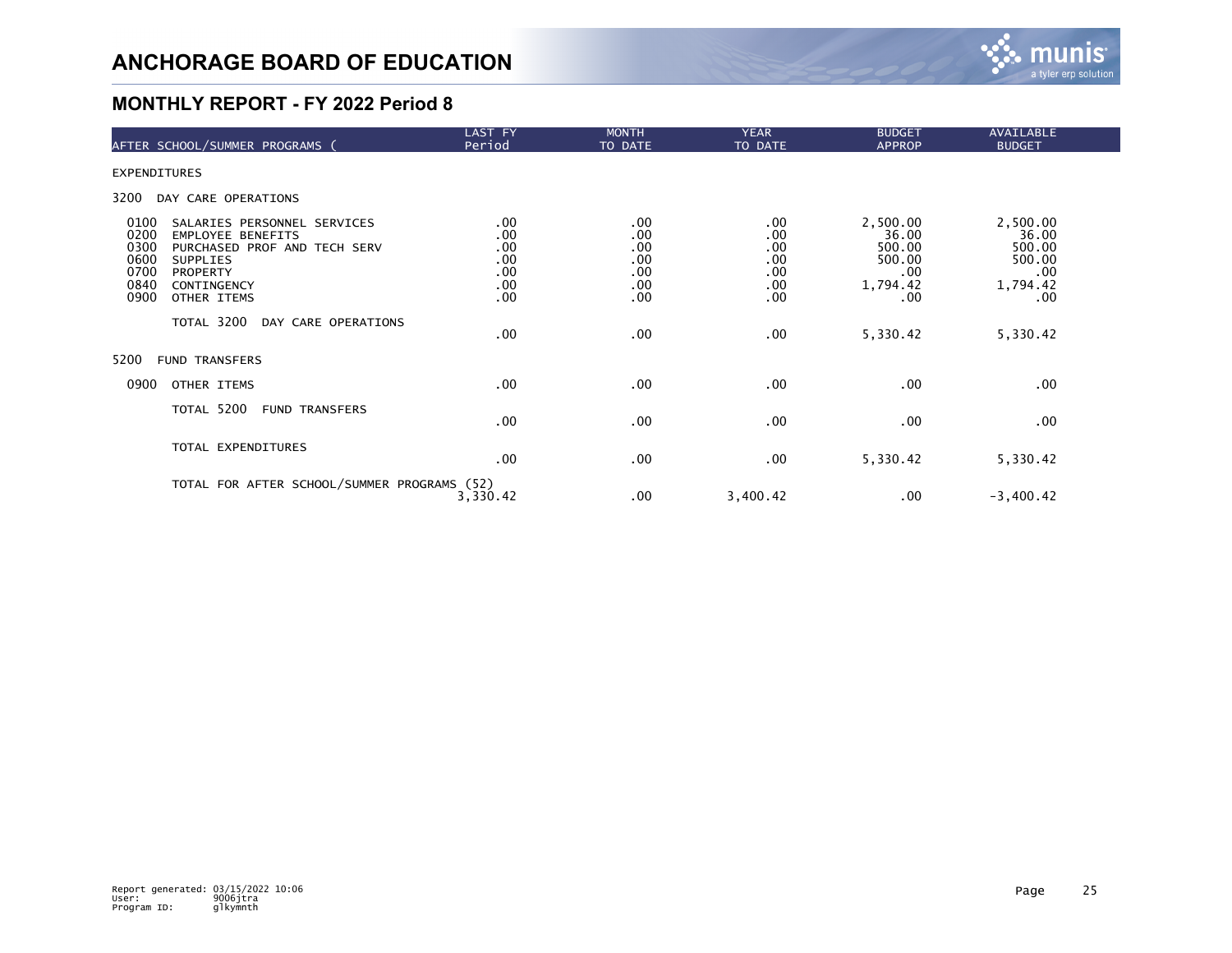

| TRUST AND AGENCY FUNDS (7000)                                                                                                             | LAST FY<br>Period                         | <b>MONTH</b><br>TO DATE         | <b>YEAR</b><br>TO DATE                    | <b>BUDGET</b><br><b>APPROP</b>  | <b>AVAILABLE</b><br><b>BUDGET</b>       |
|-------------------------------------------------------------------------------------------------------------------------------------------|-------------------------------------------|---------------------------------|-------------------------------------------|---------------------------------|-----------------------------------------|
| <b>REVENUES</b>                                                                                                                           |                                           |                                 |                                           |                                 |                                         |
| 0999 BEGINNING BALANCE                                                                                                                    |                                           |                                 |                                           |                                 |                                         |
| TOTAL 0999 BEGINNING BALANCE                                                                                                              | 64, 120.79                                | .00                             | 67,986.16                                 | 67,986.16                       | .00                                     |
| <b>RECEIPTS</b>                                                                                                                           |                                           |                                 |                                           |                                 |                                         |
| REVENUE FROM LOCAL SOURCES                                                                                                                |                                           |                                 |                                           |                                 |                                         |
| EARNINGS ON INVESTMENTS                                                                                                                   |                                           |                                 |                                           |                                 |                                         |
| 1510 INTEREST ON INVESTMENTS                                                                                                              | 220.32                                    | 25.36                           | 212.13                                    | 500.00                          | 287.87                                  |
| TOTAL EARNINGS ON INVESTMENTS                                                                                                             | 220.32                                    | 25.36                           | 212.13                                    | 500.00                          | 287.87                                  |
| OTHER REVENUE FROM LOCAL SOURCES                                                                                                          |                                           |                                 |                                           |                                 |                                         |
| 1920 CONTRIBUTIONS/DONATIONS<br>1920 CENTENNIAL CELEBRATION<br>1920 BROWNING FUND<br>1920 ALUMNI ASSOCIATION<br>1920 BLANKENSHIP DONATION | .00<br>.00<br>1,030.00<br>.00<br>1,500.00 | .00<br>.00<br>.00<br>.00<br>.00 | 1,000.00<br>$.00 \,$<br>.00<br>.00<br>.00 | .00<br>.00<br>.00<br>.00<br>.00 | $-1,000.00$<br>.00<br>.00<br>.00<br>.00 |
| TOTAL OTHER REVENUE FROM LOCAL SOURCES                                                                                                    | 1,500.00                                  | .00                             | 1,000.00                                  | .00                             | $-1,000.00$                             |
| TOTAL REVENUE FROM LOCAL SOURCES                                                                                                          | 2,750.32                                  | 25.36                           | 1,212.13                                  | 500.00                          | $-712.13$                               |
| TOTAL RECEIPTS                                                                                                                            | 2,750.32                                  | 25.36                           | 1,212.13                                  | 500.00                          | $-712.13$                               |
| TOTAL REVENUE                                                                                                                             | 66,871.11                                 | 25.36                           | 69,198.29                                 | 68,486.16                       | $-712.13$                               |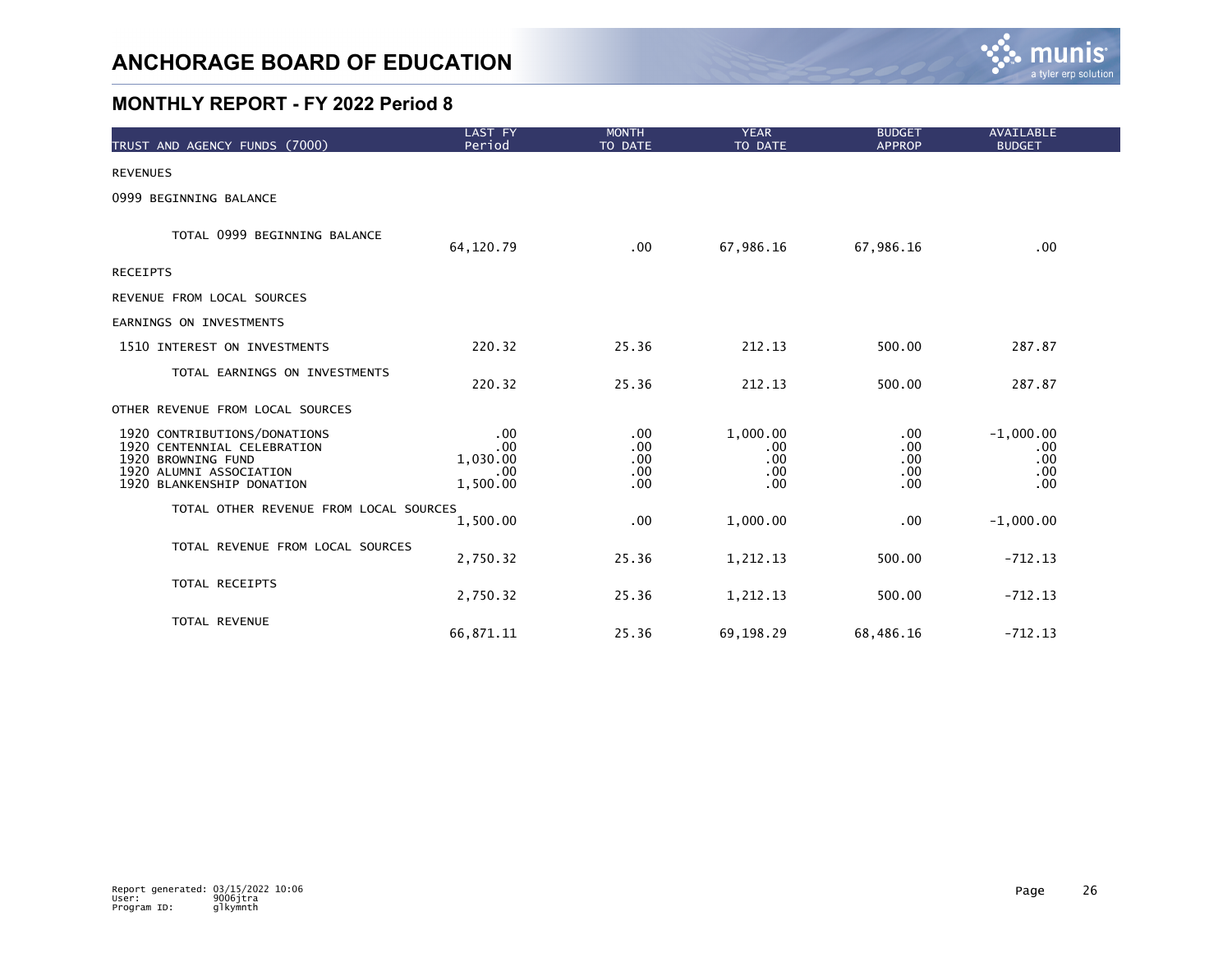

| TRUST AND AGENCY FUNDS (7000)                                                                                                                                                                                                       | <b>LAST FY</b><br>Period                         | <b>MONTH</b><br>TO DATE                       | <b>YEAR</b><br>TO DATE                             | <b>BUDGET</b><br><b>APPROP</b>                                    | AVAILABLE<br><b>BUDGET</b>                                        |
|-------------------------------------------------------------------------------------------------------------------------------------------------------------------------------------------------------------------------------------|--------------------------------------------------|-----------------------------------------------|----------------------------------------------------|-------------------------------------------------------------------|-------------------------------------------------------------------|
| <b>EXPENDITURES</b>                                                                                                                                                                                                                 |                                                  |                                               |                                                    |                                                                   |                                                                   |
| 2600<br>PLANT OPERATIONS AND MAINTENANCE                                                                                                                                                                                            |                                                  |                                               |                                                    |                                                                   |                                                                   |
| 0100<br>SALARIES PERSONNEL SERVICES<br>0200<br><b>EMPLOYEE BENEFITS</b><br>0300<br>PURCHASED PROF AND TECH SERV<br>0400<br>PURCHASED PROPERTY SERVICES<br>0600<br><b>SUPPLIES</b><br>0700<br><b>PROPERTY</b><br>0840<br>CONTINGENCY | .00<br>.00<br>.00<br>.00<br>402.00<br>.00<br>.00 | .00<br>.00<br>.00<br>.00<br>.00<br>.00<br>.00 | .00<br>.00<br>.00<br>.00<br>2,295.00<br>.00<br>.00 | 4,000.00<br>750.00<br>.00<br>.00<br>27,096.00<br>.00<br>36,640.16 | 4,000.00<br>750.00<br>.00<br>.00<br>24,801.00<br>.00<br>36,640.16 |
| TOTAL 2600<br>PLANT OPERATIONS AND MAINTENANCE                                                                                                                                                                                      | 402.00                                           | $.00 \,$                                      | 2.295.00                                           | 68,486.16                                                         | 66,191.16                                                         |
| TOTAL EXPENDITURES                                                                                                                                                                                                                  | 402.00                                           | .00                                           | 2,295.00                                           | 68,486.16                                                         | 66,191.16                                                         |
| TOTAL FOR TRUST AND AGENCY FUNDS (7000)                                                                                                                                                                                             | 66,469.11                                        | 25.36                                         | 66,903.29                                          | .00                                                               | $-66,903.29$                                                      |